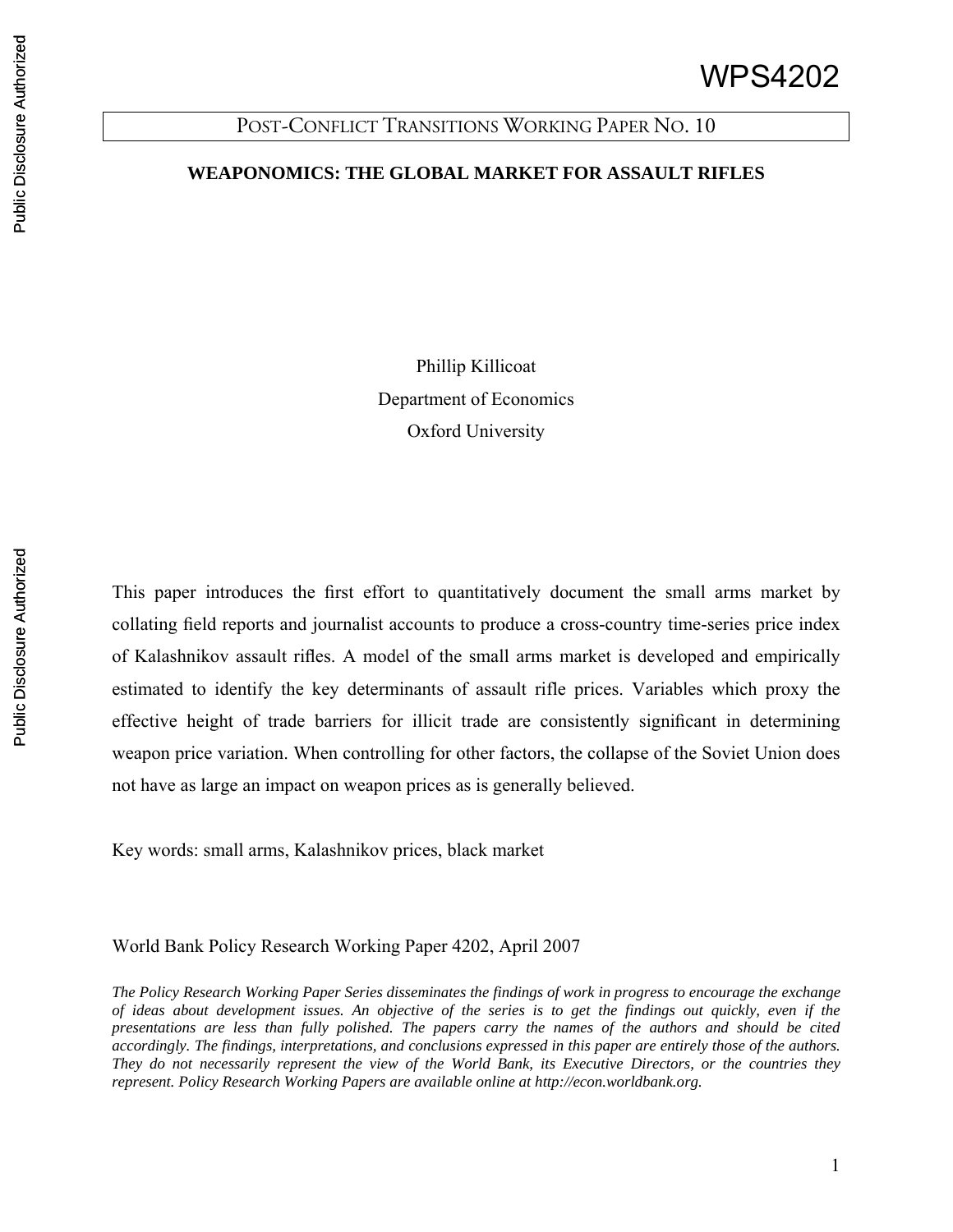## **INTRODUCTION**

Small arms are estimated to be responsible for between 200,000 - 400,000 deaths around the world each year. Approximately 20,000 – 100,000 of these firearm deaths occur in conflict settings (Small Arms Survey 2005, Kopel, Gallant and Eisen 2004, and Lacina and Gleditsch 2005). As economic commodities, firearms are subject to the forces of demand and supply and are actively traded on legal and illicit markets. The small arms market may be viewed as a function of the incentives and constraints faced by buyers, suppliers and regulators. This paper introduces cross-country, time-series data on assault rifle prices thus making it possible to quantitatively examine the nature of the small arms market.

Small arms are attractive tools of violence for several reasons. They are widely available, low in cost, extremely lethal, simple to use, durable, highly portable, easily concealed, and possess legitimate military, police, and civilian uses. As a result they are present in virtually every society. (Boutwell and Klare 1999)

Despite being a key component in conflict, small arms have only recently begun to receive academic attention. So far research has been almost exclusively case-study driven making it difficult to draw general empirical lessons. Book length treatments of small arms which follow this trend include Boutwell and Klare (1999) and Lumpe (2002). Brauer (2007) surveys the small arms literature in the forthcoming *Handbook of Defense Economics* and concludes that the small arms market has not been well examined theoretically, or empirically. The first tentative steps towards generalizable models of the small arms market are currently underway. Brauer and Muggah (2006) develop a conceptual theory of small arms demand as a function of means and motivation, an adaptation of the standard determinants (income, prices and preferences) of neoclassical consumer demand theory (Varian 1992).

On the supply side, Marsh (2007) develops a conceptual model for the illicit acquisition of small arms by rebel groups. Among other hypotheses, Marsh's model predicts that the more liquid is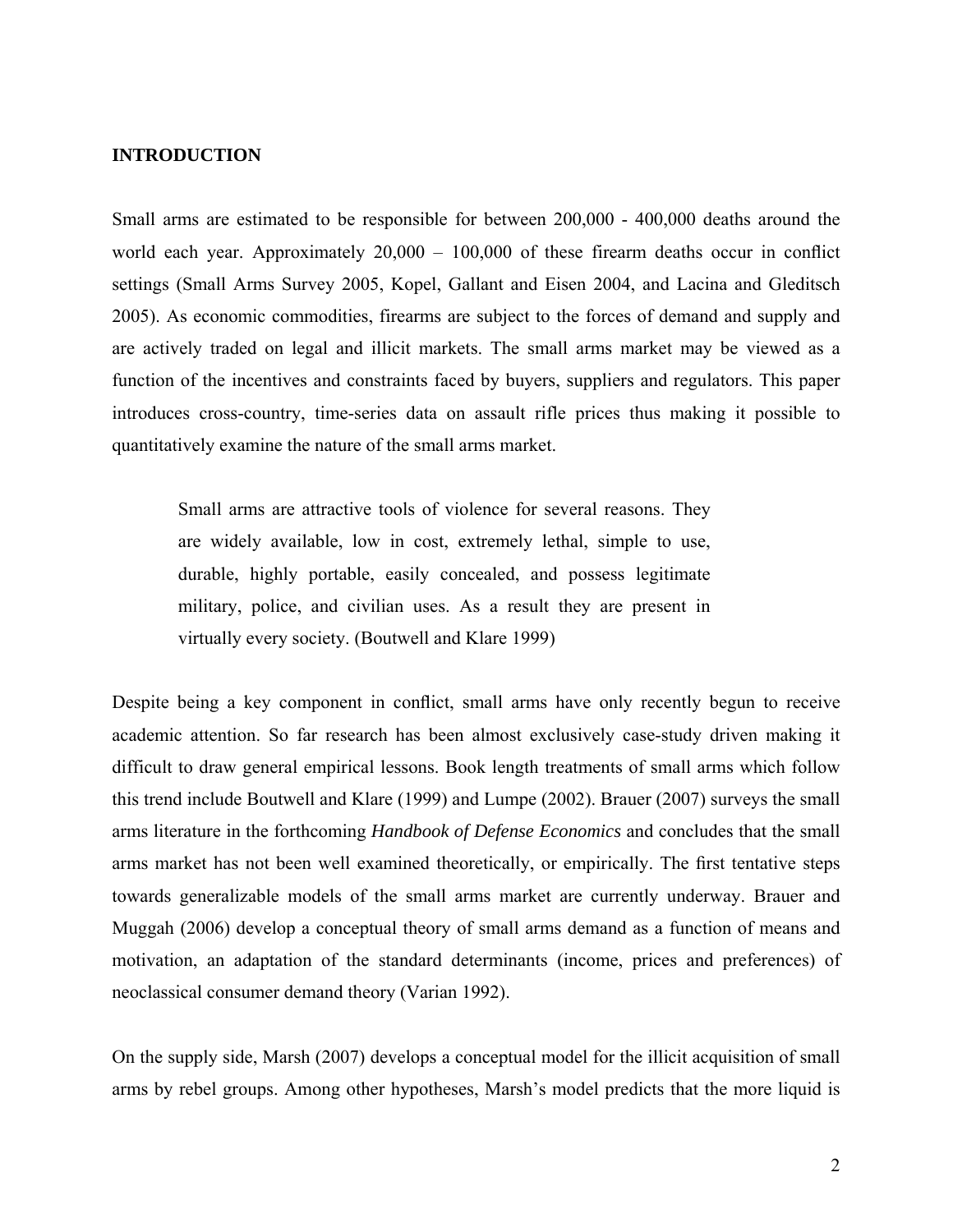the arms supply in a particular country, i.e. the more easily individual combatants can obtain weapons through independent suppliers, the more difficult it will be to mount and maintain a united and coordinated insurgency.

There are a number of reasons why small arms have been all but ignored in the quantitative analysis of conflict. The historic state-centric bias of defense economics led to an almost exclusive focus on inter-state military strategy. In relation to military weapons, research has principally been concerned with the development and acquisition of large-scale military technology, such as nuclear weapons. Perhaps the most important reason for the dearth of attention given to the role of weapons in civil war is that usable data have been unavailable. The policy research community, led by the Small Arms Survey (SAS), the UN's Small Arms and Demobilisation Unit, the Bonn International Center for Conversion, and the Norwegian Initiative on Small Arms Transfers (NISAT), has produced a great deal of survey and case-study work. However, no statistical analysis of the growing volume of survey information has yet taken place.

#### **DATA**

Existing data on aspects of the small arms market are extremely limited. Since 2001, the Small Arms Survey has gathered a range of information on small arms products, stockpiles, producers and trade. Despite occasional references to observed prices, the Survey has not regularly collected price data which would be of most benefit for generating inferential statistics.

Collecting price data for panel analysis requires an operational definition of the variable of interest that will provide consistency across time and countries. In the case of small arms there is an obvious choice: the AK-47 assault rifle. Of the estimated 500 million firearms worldwide, approximately 100 million belong to the Kalashnikov family, three-quarters of which are AK-47s (Small Arms Survey 2004).

The pervasiveness of this weapon may be explained in large part by its simplicity. The AK-47 was initially designed for ease of operation and repair by glove-wearing Soviet soldiers in arctic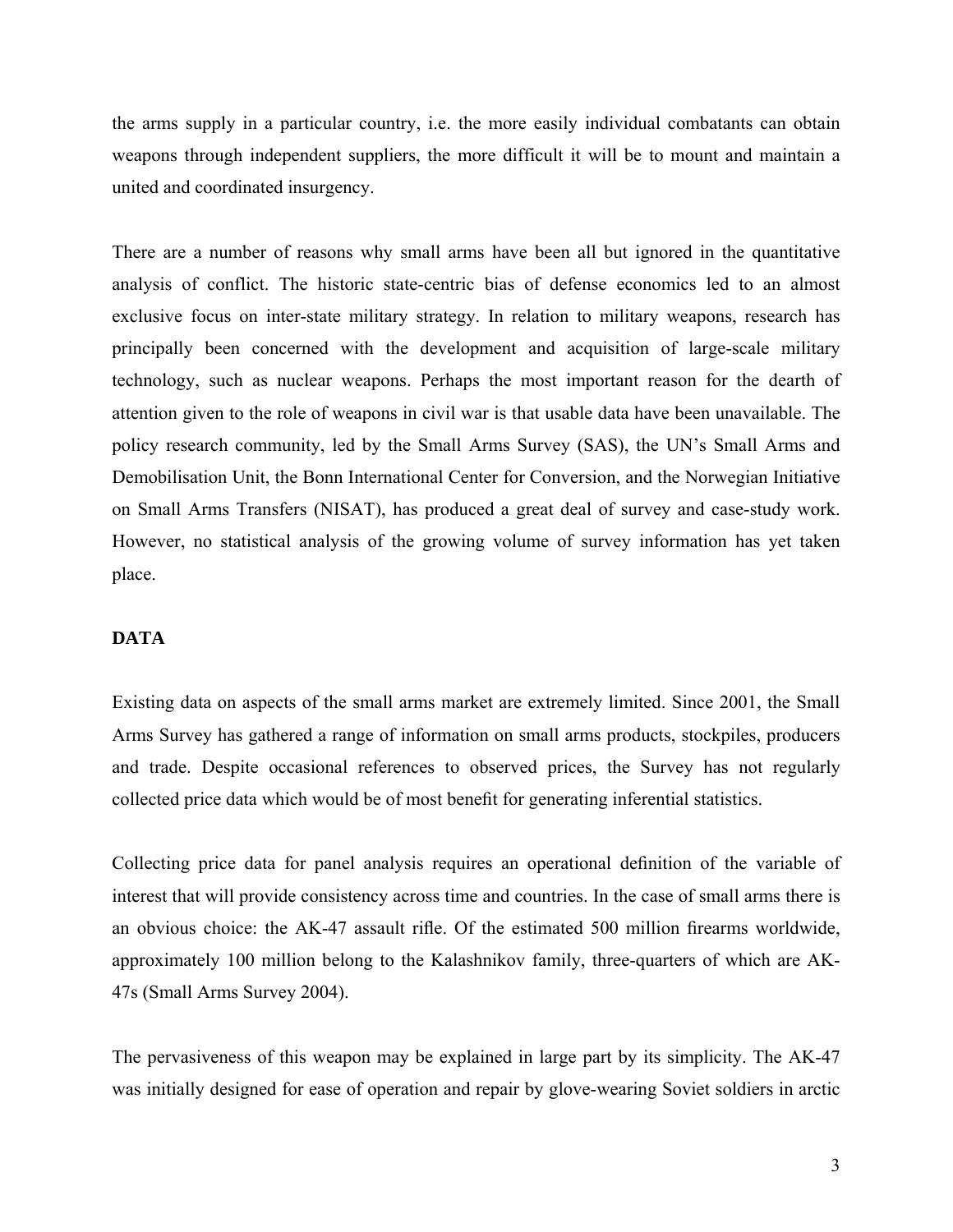conditions. Its breathtaking simplicity means that it can also be operated by child soldiers in the African desert. Kalashnikovs are a weapon of choice for armed forces and non-state actors alike. They are to be found in the arsenals of armed and special forces of more than 80 countries. In practically every theatre of insurgency or guerrilla combat a Kalashnikov will be found. The popularity of the AK-47 is accentuated by the view that it was a necessary tool to remove colonial rulers in Africa and Asia. Indeed, an image of the rifle appears on the Mozambique national flag, and "Kalash", an abbreviation of Kalashnikov, is a common boy's name in some African countries.

The AK-47's popularity is generally attributed to its functional characteristics; ease of operation, robustness to mistreatment and negligible failure rate. The weapon's weaknesses - it is considerably less accurate, less safe for users, and has a smaller range than equivalently calibrated weapons - are usually overlooked, or considered to be less important than the benefits of its simplicity. But other assault rifles are approximately as simple to manage, yet they have not experienced the soaring popularity of the Kalashnikov.

The AK-47's ubiquity could alternatively be explained as a result of a path dependent process. Economic historians recognize that an inferior product may persist when a small but early advantage becomes large over time and builds up a legacy that makes switching costly (David 1975). In the case of the AK-47 that early advantage may be that as a Soviet invention it was not subject to patent and so could be freely copied. Furthermore, large caches of these weapons were freely distributed to regimes and rebels sympathetic to the Soviet Union - more freely, that is, than weapons were distributed by the US - thereby giving the AK-47 a foothold advantage in the emerging post-World War II market for small arms.

According to a path dependence interpretation, inferior durable capital equipment may remain in use because the fixed costs are already sunk, while variable costs (e.g. ammunition, learning costs for new recruits) are lower than the total costs of replacing Kalashnikovs with a new generation of weapons of apparently superior quality. Whatever the exact causes, it remains that for the last half-century the AK-47 has enjoyed a near dominant role in the market for assault rifles making it the most persistent piece of modern military technology. Since the technology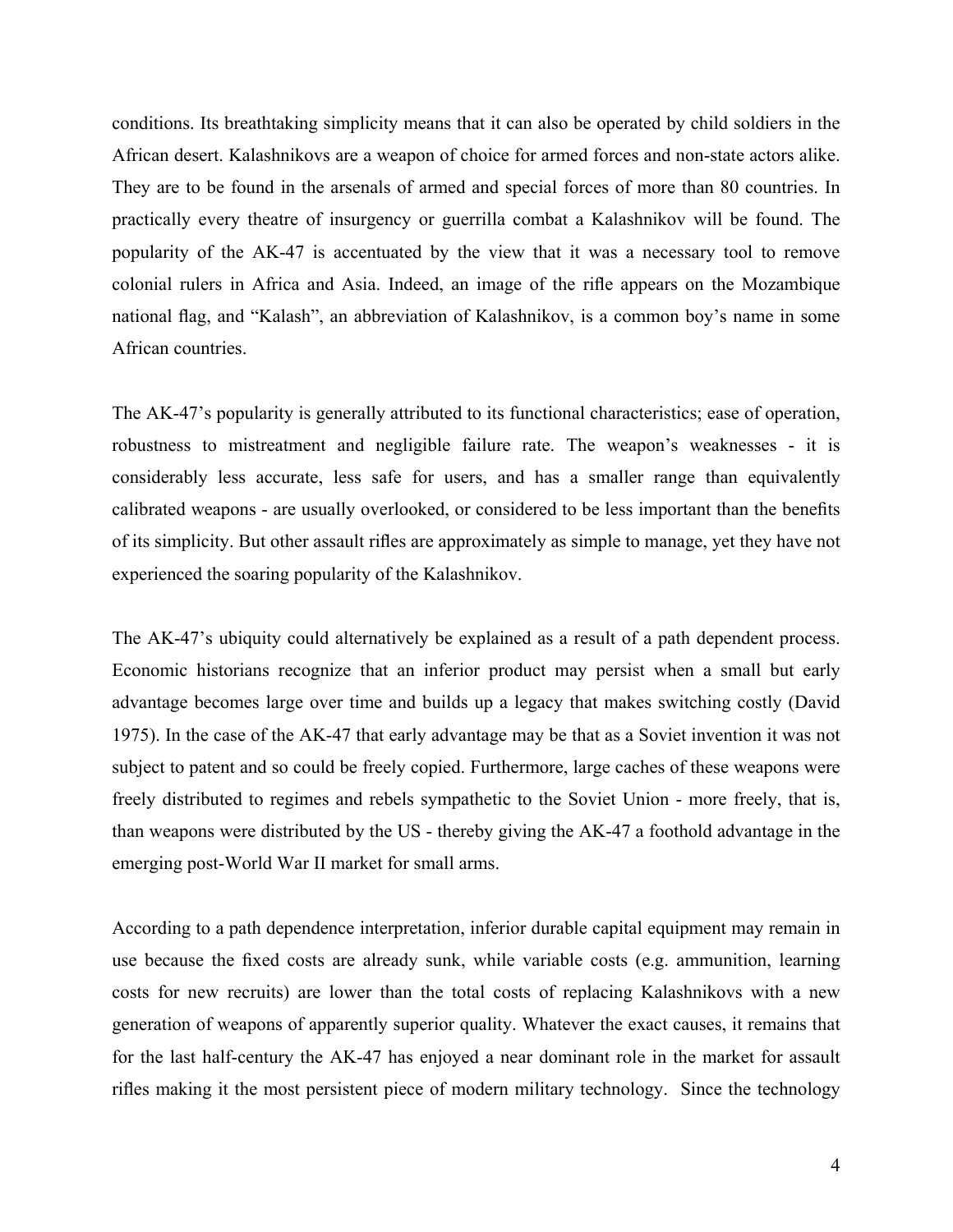used in the AK-47 is essentially unchanged from the original, one may be confident that the prices observed across time and countries are determined market conditions rather than changes in the product.

#### **Data Sources**

The weapon price data are compiled from a range of journalistic reports and industry interviews. The unit of analysis is the price in \$US for each country for each five-year period for a nongovernment entity to take possession of an AK-47 assault rifle. The foundation of the dataset was generated with the assistance of the Small Arms Black Market Archive, maintained by the Norwegian Institute for Small Arms Transfers (NISAT 2006). The Archive contains over 9,000 documents relating to illicit small arms trade. Articles with references to quoted prices or reported transactions involving AK-47 or equivalent assault rifles were extracted and the information converted into the data format using the coding rules outlined in Appendix A.

References to assault rifle prices were extracted from the back editions of the Small Arms Survey, which have been obtained on an ad hoc basis from field work. The dataset also benefited from interviews with arms industry experts who have had considerable experience with arms bazaars throughout Africa and Asia. Of particular note is Brian Thomas, an investigative journalist, who has been following the illicit arms trade from factory-to-fight for the last 15 years and has assiduously recorded the going prices for assault rifles in a range of locations at different times. The frequency distribution of data sources for price observations is as follows: NISAT Small Arms Black Market Archive (58%); Small Arms Survey (17%); US Alcohol Tobacco and Firearms Authority (16%); Brian Thomas (6%); other sources (3%).

#### **Summary of Kalashnikov Price Data**

This section discusses the strengths and weaknesses of the data, and presents descriptive summary statistics. The major strengths of the data include the broad coverage of countries for which at least one data point was obtained (117); a consistent operational definition of the price variable across time and countries; collection of multiple country-period observations to verify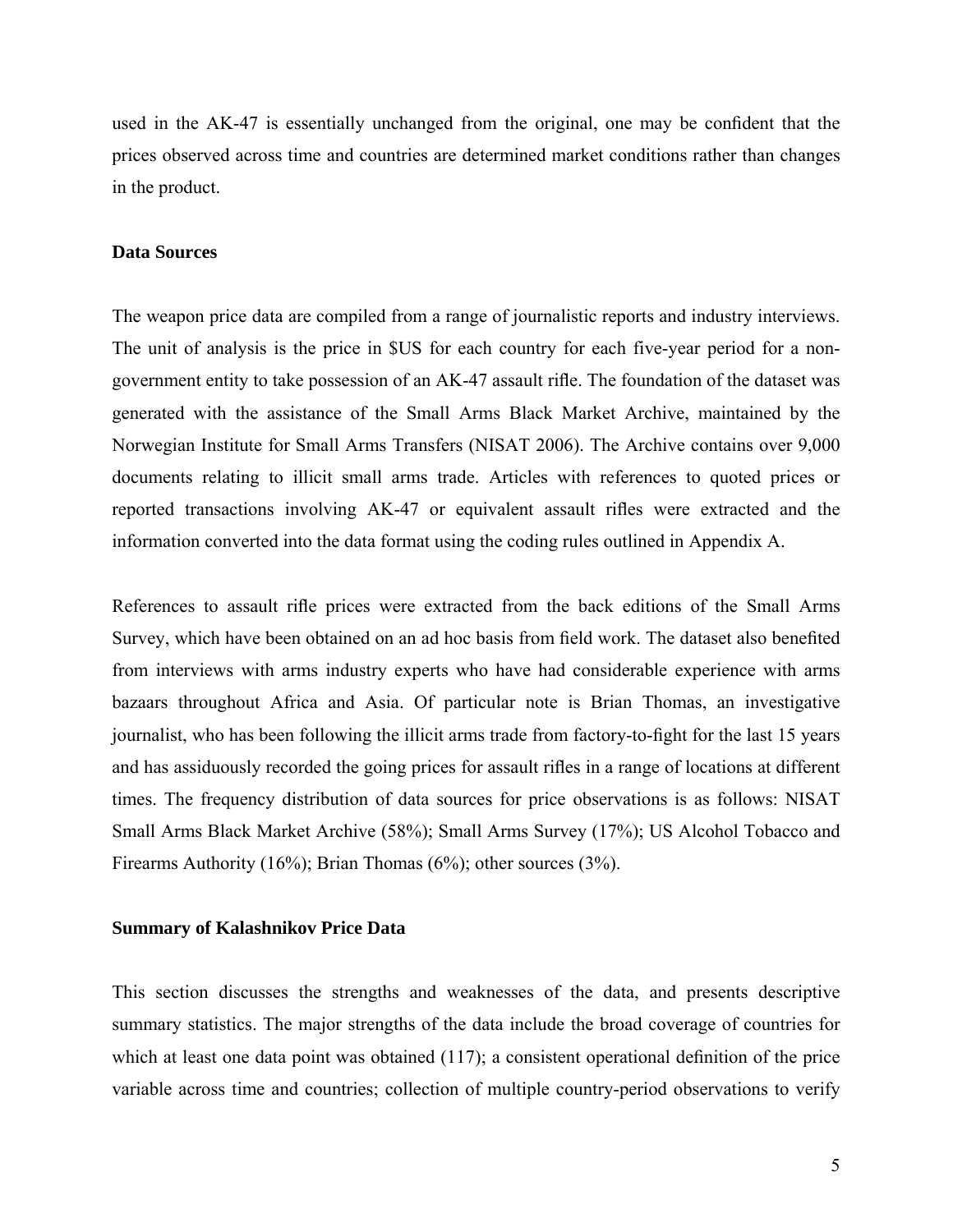that data is of the correct order of magnitude. Furthermore, the AK-47 price variable may be considered a strong proxy for the price of conflict-specific capital.

A potential weakness of the data relates to the randomness of the sample collected. The time dimension suffers from a temporal selection bias. There are relatively more observations for more recent periods. For the period 1986 to 1990 there are 46 unique country observations, whereas for 2001 to 2005 there are 101. This is most likely a due to the combination of more thorough information dissemination facilitated by the internet and the recent increase in attention given to the small arms trade.

The country dimension potentially involves a nonrandom sample as there are relatively more weapon price observations for low-income countries which have experienced civil war compared with peaceful low-income countries. Small arms will tend to be more actively traded in or near war-affected countries. A concern is that journalistic accounts may exaggerate or only report extreme prices. One would expect such measurement error to be biased downwards in poor or war-affected countries. Adherence to the coding rules above generally precludes extreme or outlier data points as they do not conform to the definition which is used to provide a consistent measure of equivalent AK-47 trades.

#### **Summary Statistics**

The dataset potentially contains  $i = 208$  countries over  $t = 4$  time periods. The 208 countries are those for which the World Bank collects data for the World Development Indicators (WDI) data base. Subtracting data points for those countries which did not exist due to achieving independence later than 1986 leaves 742 potential observations. As shown in Table I there are 335 independent country-period data points for weapon prices. Coverage for just under half of all potential data points would suggest sufficient coverage for purposes of inferential statistics.

In addition to a temporal selection bias towards the present, there are comparatively more observations for Africa and the Middle East, and fewer in Western Europe. The low rate of observation in Western Europe (12 observations in the whole sample) may give rise to sample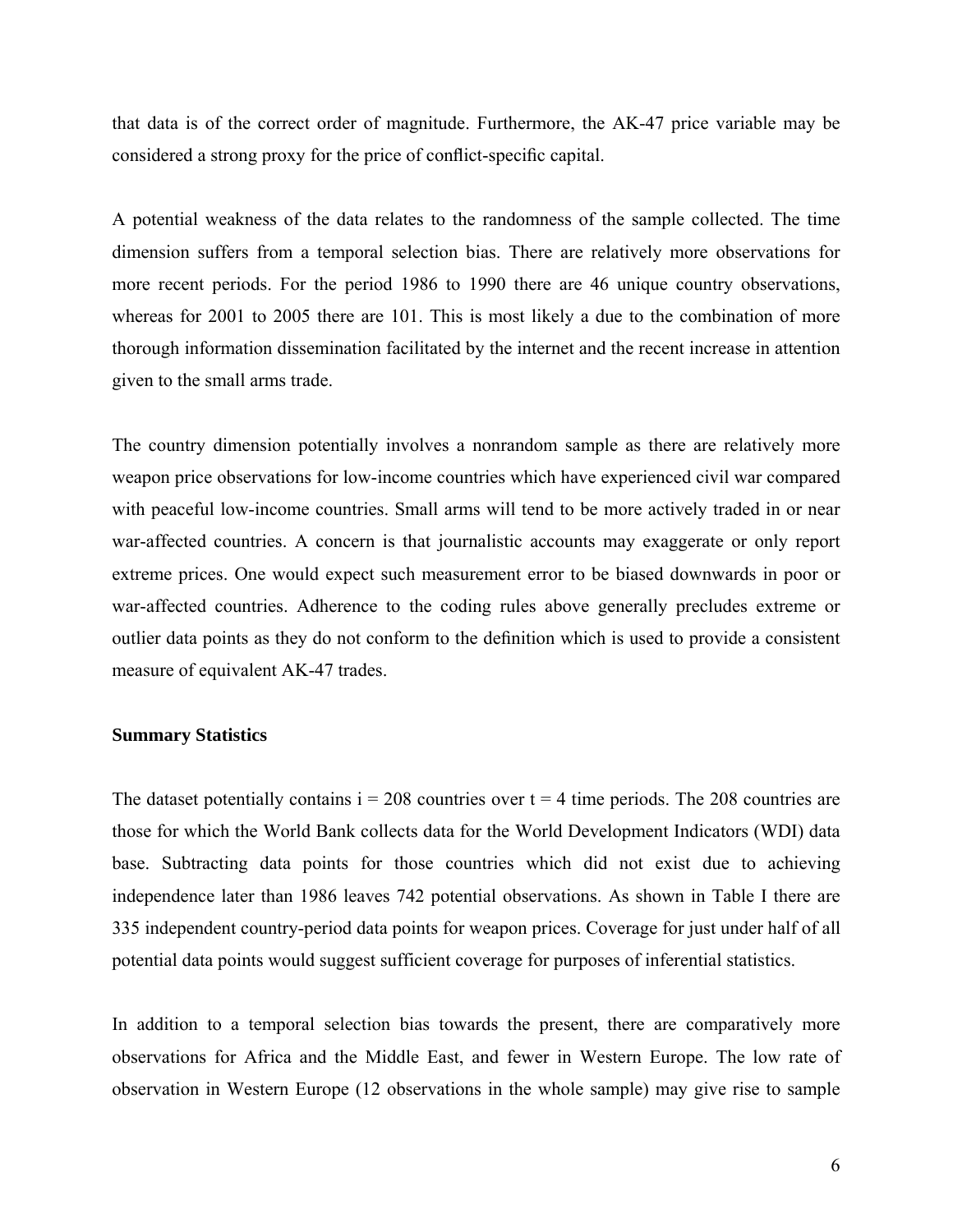selection effects which must be addressed in the future. One possible method to overcome this would be to impute AK-47 prices from the prices of competing, equivalent assault rifles.

Figures 1 and 2 track the movement of average weapon prices for regions, and for countries with civil conflict experience. What can be seen is that in peaceful and developed countries weapon prices have been rising. In conflict-affected countries prices has remained roughly constant while in Africa prices have in fact been trending down. A country is deemed conflict-affected if it has experienced a civil war in the last 20 years.

#### **THE SMALL ARMS MARKET**

This section develops a model of the small arms market based on a simultaneous equations model of demand and supply. Demand for small arms depends on their relative price (P), income (I) and the motivation for owning a weapon (M). The supply side of the small arms market is determined by price (P), the prevailing regulations in relation to small arms (R), and intrinsic supply costs (S). The structural demand and supply equations of this simultaneous equation system are given by:

$$
Qd = -a - bP + cI + dM \tag{1}
$$

$$
Qs = e + fP - gR - hS
$$
 (2)

Setting (1) equal to (2) for an equilibrium:

$$
Qs = Qd \tag{3}
$$

$$
e + fP - gR - hS = -a - bP + cI + dM \tag{4}
$$

Solving these equilibrium conditions for the endogenous dependent variables price (P) and quantity (Q) yields the following reduced form equations: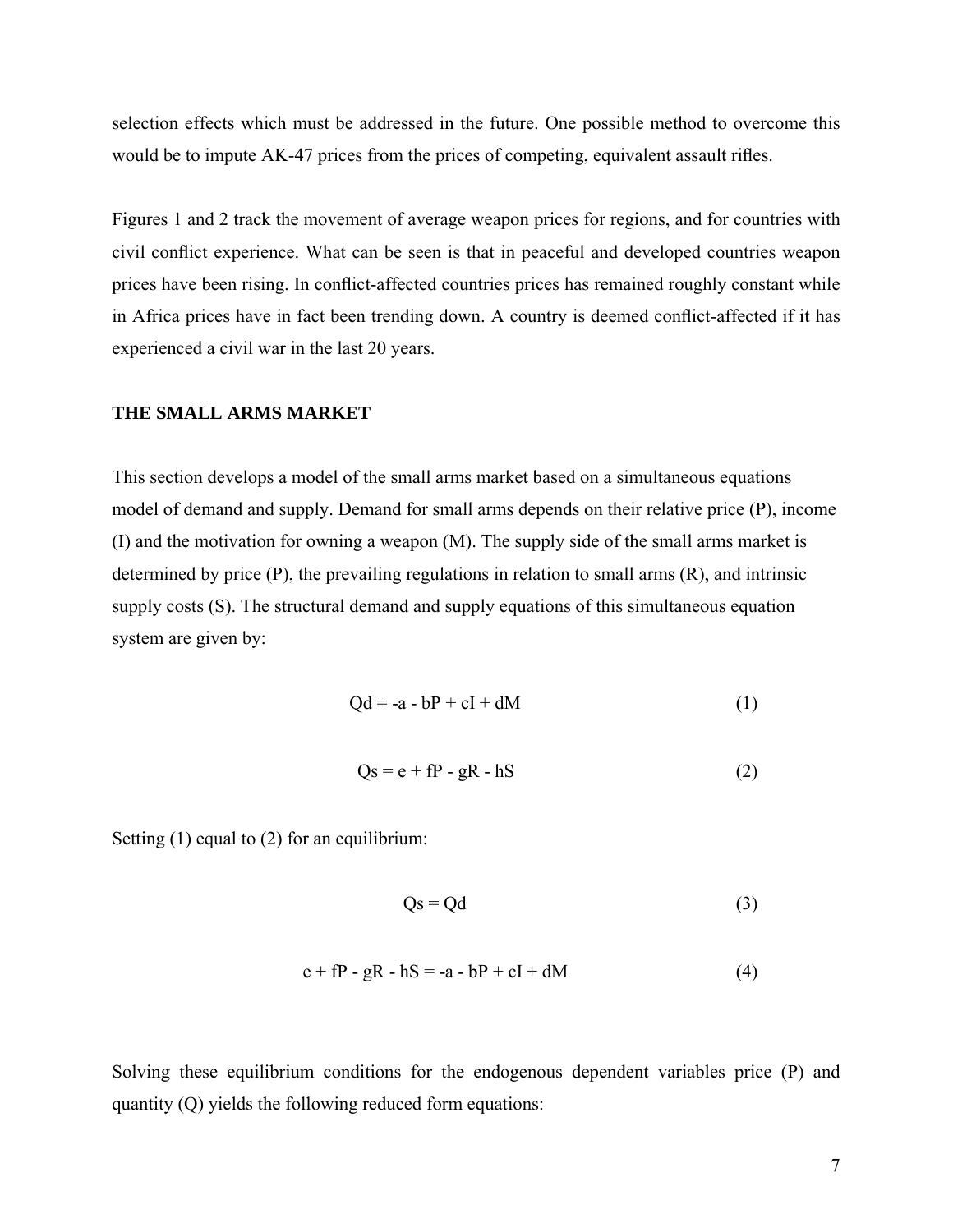$$
P = -\left(\frac{e+a}{b+f}\right) + \left(\frac{c}{b+f}\right)I + \left(\frac{d}{b+f}\right)M + \left(\frac{g}{b+f}\right)R + \left(\frac{h}{b+f}\right)S
$$
(5)  

$$
Q = -\left(\frac{be-af}{b+f}\right) + \left(\frac{cf}{b+f}\right)I + \left(\frac{df}{b+f}\right)M - \left(\frac{gb}{b+f}\right)R - \left(\frac{hb}{b+f}\right)S
$$
(6)

Since we do not currently have country estimates for the quantity of Kalashnikov trades  $(Q<sub>i</sub>)$ , it is not possible to estimate both reduced form equations. Hence the structural parameters (a... g) from equations 1 and 2 cannot be empirically estimated. With the benefit of the collected weapon price data we can nevertheless estimate the reduced form equation for weapon price. While the magnitude of the estimated coefficients of the reduced form equations should not be interpreted in the normal linear fashion, their signs and significance can provide meaningful insight into the nature of the small arms market. In order to estimate the reduced form price equation, it is necessary to obtain data for variables which proxy the desired concepts (Income (I), Motivation (M), Regulation (R), Supply costs (S)). Table III outlines the empirically observed variables which will be used to estimate the reduced form price equation.

A four-period (20 year) cross-country panel is used to estimate the reduced form model for weapon price determinants:

$$
P_{it} = \beta_0 + \beta_1 I_{it} + \beta_2 M_{it} + \beta_3 R_{it} + \beta_4 S_{it} + e_{it}
$$
 (7)

The estimation method used is random effects generalized least squares (GLS). The random effects approach is appropriate where there is reason to believe that some omitted variables may be constant over time but vary between cases (e.g. geography) which could be managed with a fixed effects estimator, while other omitted variables others may be fixed between cases but vary over time (e.g. illicit supply sources) and would be best served by a between estimator. It is possible to include both types using the random effects estimator which is a weighted average of fixed and between effects estimators (Wooldridge 2002). In order to determine whether random effects provides a consistent estimator, we run a Hausman test against the less efficient but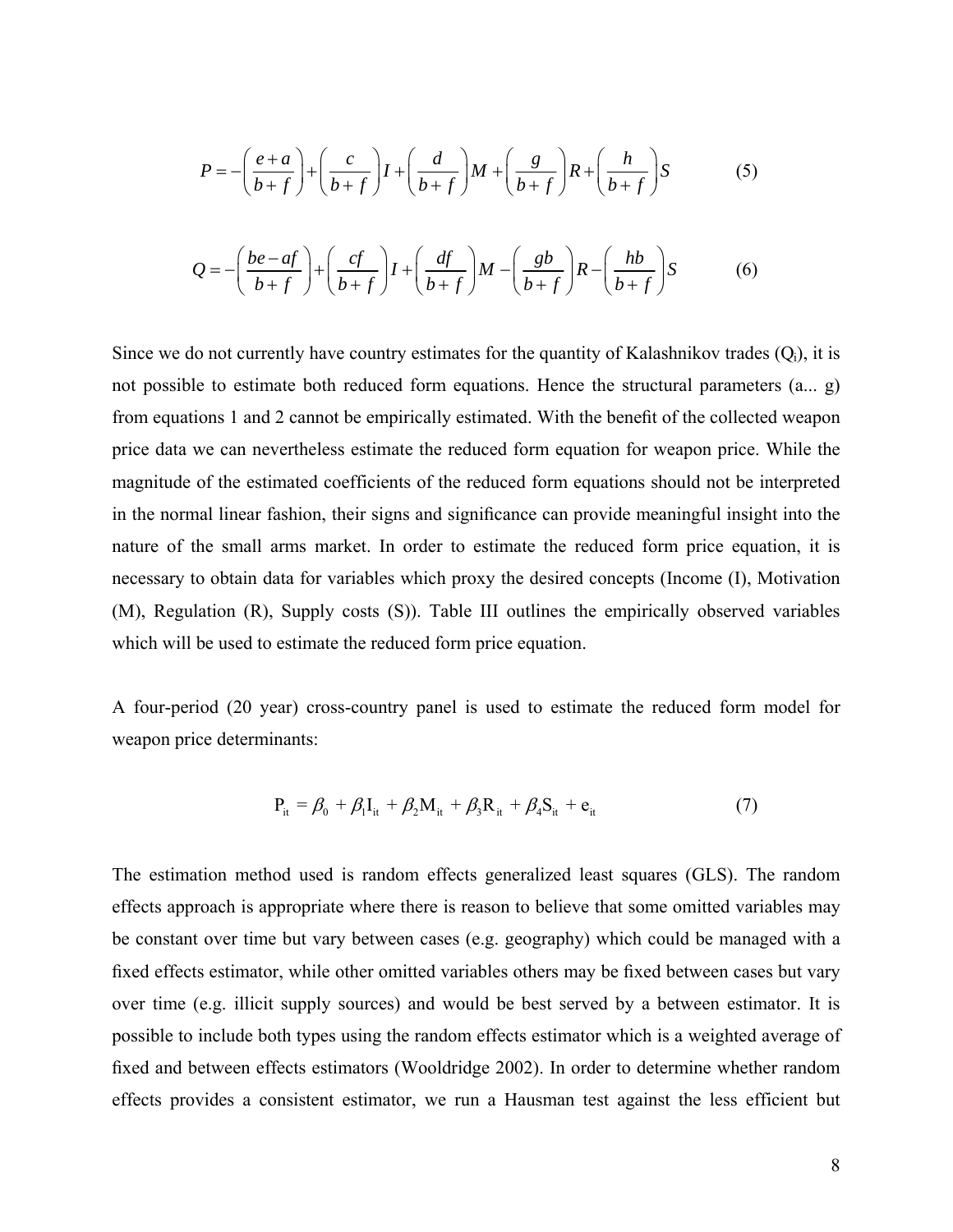assuredly consistent fixed effects model. The Hausman test for the basic model (column 1 in Table IVa) yields an insignificant  $\rho$ -value (0.26) for the null hypothesis that random effects is consistent and efficient relative to fixed effects.

#### **Results**

Table IVa and Table IVb present regressions based on the reduced form weapon price determinants model (Equation 7) for the global sample of weapon prices. Column 1 begins with a single variable for each concept (income, motivation, regulation and supply costs). Subsequent versions test the robustness of the model to alternative specifications of the explanatory variables.

#### **Income**

It is expected that the higher is per capita income (I) the higher will be weapon prices, due to the partial non-tradability of weapons from official trade barriers. Results from alternative variations of the model only weakly support this hypothesis. According to competitive international trade models, free trade will equalize commodity prices. However, non-government weapons trade between countries is almost always contraband. To the extent that laws prohibiting weapons trade are enforced, weapons will take on the attributes of non-tradable goods. The price of this class of good is determined by domestic factor prices, most importantly labor, and labor costs will in general be larger the higher is income.

Due to the partial non-tradability of weapons, the theoretically appropriate measure of income is GDP per capita in purchasing power parity (PPP) terms. Other measures of income also find a positive relationship between income and weapon price. However, variables which measure income in nominal or absolute terms are more strongly subject to income's correlation with governance variables. One might expect causation to flow from income to governance: the higher is income the more tax governments have at their disposal to spend on effective regulation and law enforcement. But available evidence suggests that the causal impact of income on governance is negligible, and causation is more robustly demonstrated to operate in the opposite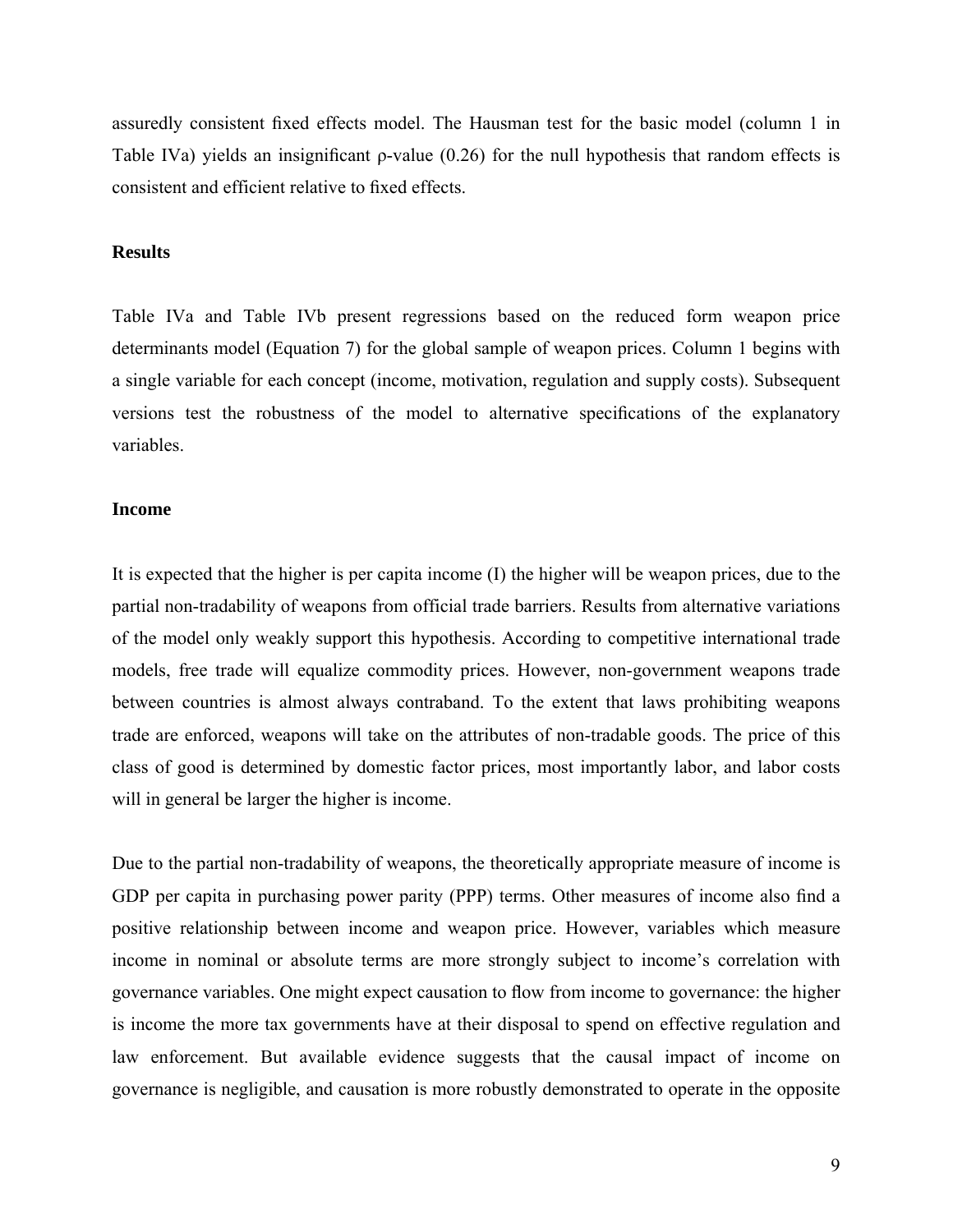direction (Kaufmann, Kraay and Mastruzzi 2005). When the PPP measure of income was replaced with income in constant US\$, the regulatory variable *R* (government effectiveness) was rendered insignificant. The PPP income measure is less susceptible to correlation with governance indicators and can be more confidently interpreted as the wealth mark-up on weapon prices for a given regulatory environment.

#### **Motivation**

Obtaining a satisfactory proxy for the motivation (M) to purchase assault rifles is a difficult task. In the first instance, income growth is adopted as a measure for the desire to buy weapons. Negative income growth has been found to increase the proneness of a country to civil war outbreak (Collier and Hoeffler 2004), even when accounting for the endogeneity of economic growth in the conflict process (Miguel, Satyanath and Sergenti 2004). It is also found to increase the incidence of violent crime (Fajnzylber, Lederman and Loayza 2002). Therefore, we would expect negative income shocks to lead to an increased motivation to purchase weapons for the purposes of crime or conflict.

In the estimated model, the coefficient on lagged income growth is not statistically different from zero (columns 1 and 2). The inconclusiveness of this parameter estimate may be the result of competing effects in the small arms market during economic downturns. While one expects the demand for weapons (for crime and conflict) to drive weapon prices up, it is conceivable that there is an even stronger supply effect. Agents on the margin of the legal labor market become unemployed in an economic downturn and a fraction of those unemployed take on employment in the black market (including the arms trade), which is profitable relative to no work at all. The extra (illicit) employment in arms trade creates a more competitive arms market and the increase in supply may offset the increase in demand. Since the results for lagged income growth are insignificant it is not possible to determine whether the supply or demand effect dominates. A rationalization for the observed parameter estimate of zero is that the illicit weapons market adapts well to changes in economic conditions so that the effect of economic shocks on weapon price is neutralized.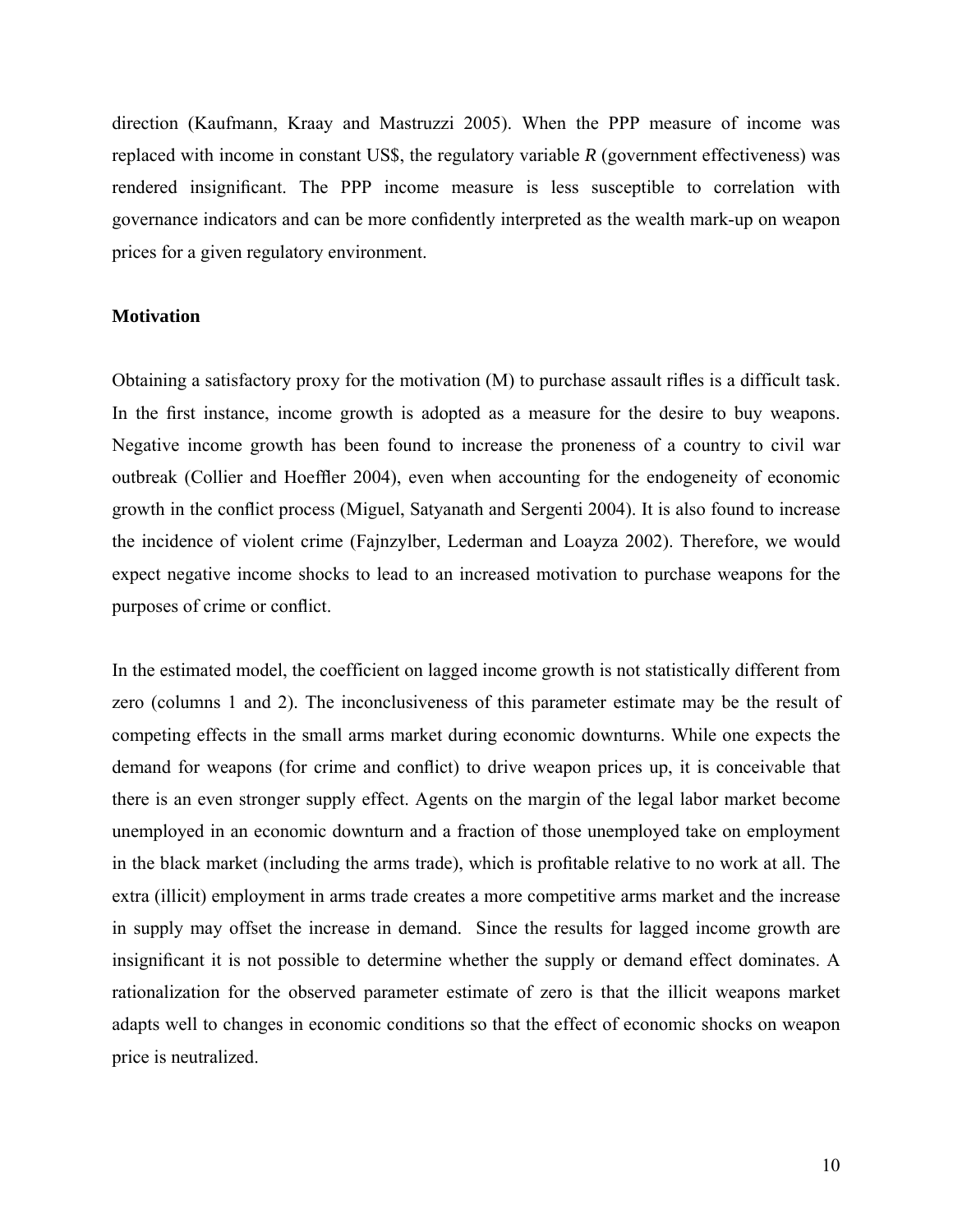Another hypothesized driver of the motivation to purchase assault rifles is civil conflict, the setting where such weapons are mostly likely to be used for their intended purpose. An indicator variable for civil war onset is included to proxy demand for weapons for rebellion. The *war start* variable is coded one if in a five-year period a civil conflict claims at least 25 deaths in a given year. While the parameter estimate was positive it was insignificant (column 10 in Table IVb) so it is not possible to conclude that on average there is a significant demand side effect on weapon prices during the period of conflict onset. The result was similar for the 1,000 battle death threshold.

A range of other variables were additionally tested in an effort to capture the motivation to purchase weapons. The proportion of young men (the demographic group most likely to purchase weapons); the proportion of young men interacted with income growth, and schooling (it is hypothesized that uneducated young men and those who experience negative income shocks are prime candidates for seeking weapons); finally, the average rate of homicide as an approximate measure for the underlying proclivity towards violence in a country was tested. All of these measures for motivation proved insignificant in explaining weapon price. This is not to conclude that motivation is unimportant in determining weapon price. Rather, it may indicate that better measures of preferences for purchasing weapons are required, and that decomposing motivation effects is not something that can be achieved in the basic framework currently under analysis, especially as the parameter estimates are for the reduced form, not the structural demand and supply equations. An alternative explanation for the insignificance of demand side variables is that the price elasticity of supply is very large relative to the price elasticity of demand for assault rifles. This is discussed further in the section on supply costs.

#### **Regulatory Effectiveness**

Almost all countries have legislation designed to control the trade and possession of small arms. What differs is the ability of governments to enforce these laws. We expect that the more effective a government is at upholding its law, the greater will be the cost to trade weapons, legal or otherwise. The regulatory variable (R) is intended to capture the height of the trade barriers that must be overcome in order to sell a weapon.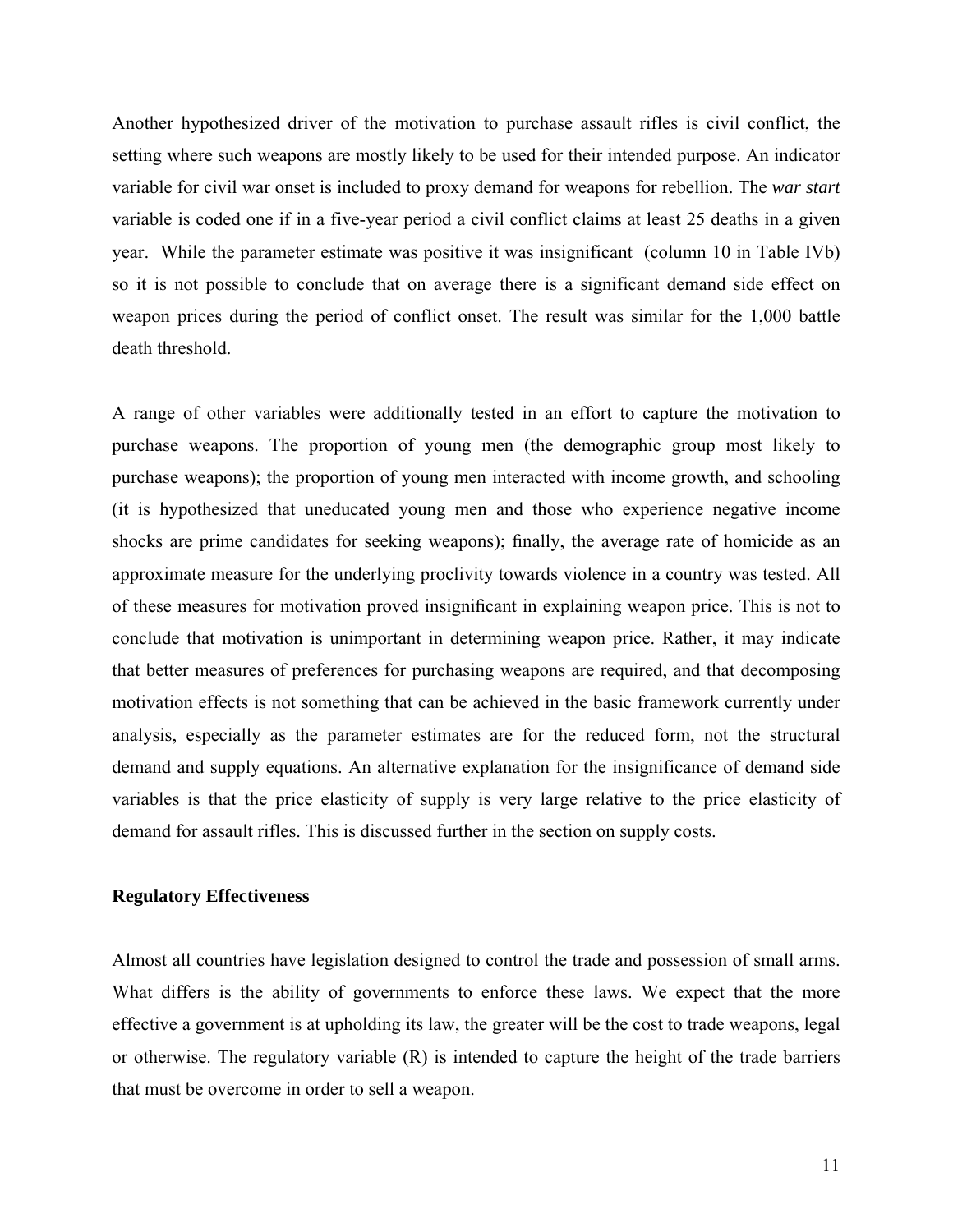A number of measures of regulatory effectiveness are used and all indicate that better enforceability of laws and regulations raises the price of weapons. The World Bank's government effectiveness variable which measures the competence of the bureaucracy is everywhere positive and significant. Data from the International Country Risk Guide (ICRG 2005) confirms the importance of regulatory capacity as a determinant of weapon price. Democratic accountability measures are significant suggesting that checks on different levels of government and public services are also important in enforcing law in relation to illicit weapons (column 7).

The ICRG law and order variable is intended to proxy the on-the-ground ability of police to enforce the law and prosecute weapons violations. The parameter estimate is positive, but less convincing than expected (column 8). This may be explained by a demand-effect at very low levels of law and order. Households and groups are acutely aware when internal security forces are ineffective and may attempt to fill a security vacuum with their own weapons acquisition, whether for self-defense, crime or conflict. The lesser significance of the ICRG variables may be due to their reduced coverage relative to the World Bank's variables. As a check for whether the effect of varying sample sizes are significant, regressions were run with the World Bank governance data on the sample for which there was ICRG data. The results were not significantly different in the smaller samples.

The variables used to proxy regulatory effectiveness (R) are all ordinal indicators. Since these variables are not cardinal, the effect of a change from, for example, -1 to 0 is not necessarily commensurate with an improvement from 0 to  $+1$ . As such, the parameter estimates cannot be interpreted in the standard linear fashion. In order to verify that the ordinal dimension of these variables is not biasing estimation, segments of the governance variables are pooled together. Dummy variables for each third of the government effectiveness distribution are generated and included in the weapon price regression. In the first instance, the bottom third of countries is included, and the Africa dummy is excluded . The bottom third governance indicator variable is independently significant (column 12), but when Africa is again included (column 14) the Africa dummy maintains its significance and yields a similar parameter estimate, while the segmented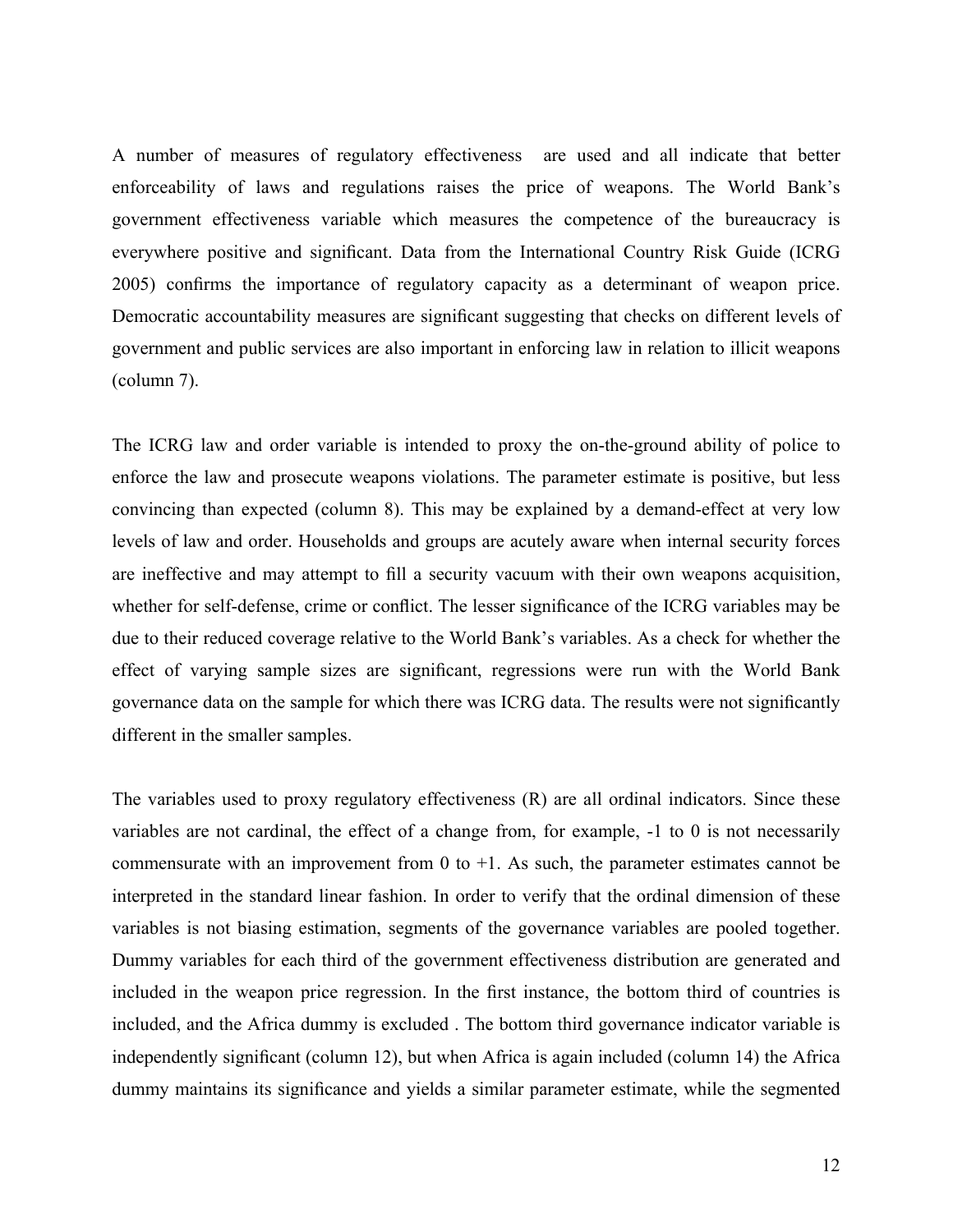governance dummy becomes somewhat less significant ( $\rho = 0.12$ ). This procedure was also undertaken for the 20th and 25th percentile segments of the distribution with similar results. Since the remaining parameters are not affected by respecification, it may be concluded that the ordinal properties of the governance variables do not systematically bias the estimates.

The regulatory effectiveness variable is concerned with the effective height of the trade barriers that need to be overcome in order to trade a Kalashnikov. The empirical governance variables considered so far account for the relative freedom of within-country trade. Arguably, however, between-country trade barriers are at least as important as within-country barriers. The ideal variable would be some measure of the porousness of a country's border since the vast majority of cross-border small arms transactions are likely to be illicit. Since no such data currently exist it is proposed to use a dummy variable for African countries. Africa provides a natural experiment because its countries on average possess a higher number of neighbors than the rest of the world (3.4 versus 2.1), that are considered to have more porous borders than the rest of the world (CIA 2005).

Even controlling for income, government effectiveness, war legacy and supply cost variables, being located in an African country makes purchasing an assault rifle on average over US\$200 cheaper than elsewhere. It is postulated that this staggering Africa-discount is predominantly driven by porous borders. Since borders are more porous than elsewhere, the trade in assault rifles across the African continent approaches a deregulated market in which prices converge and there are only negligible trade barriers that arms supply must overcome to meet demand. At any one time, only a few African countries have very high demand for weapons due to conflict. This demand profile across the continent changes over time as localized tensions rise and recede. Porous borders enable the entire supply of weapons on the African continent to meet whichever country currently has high weapons demand.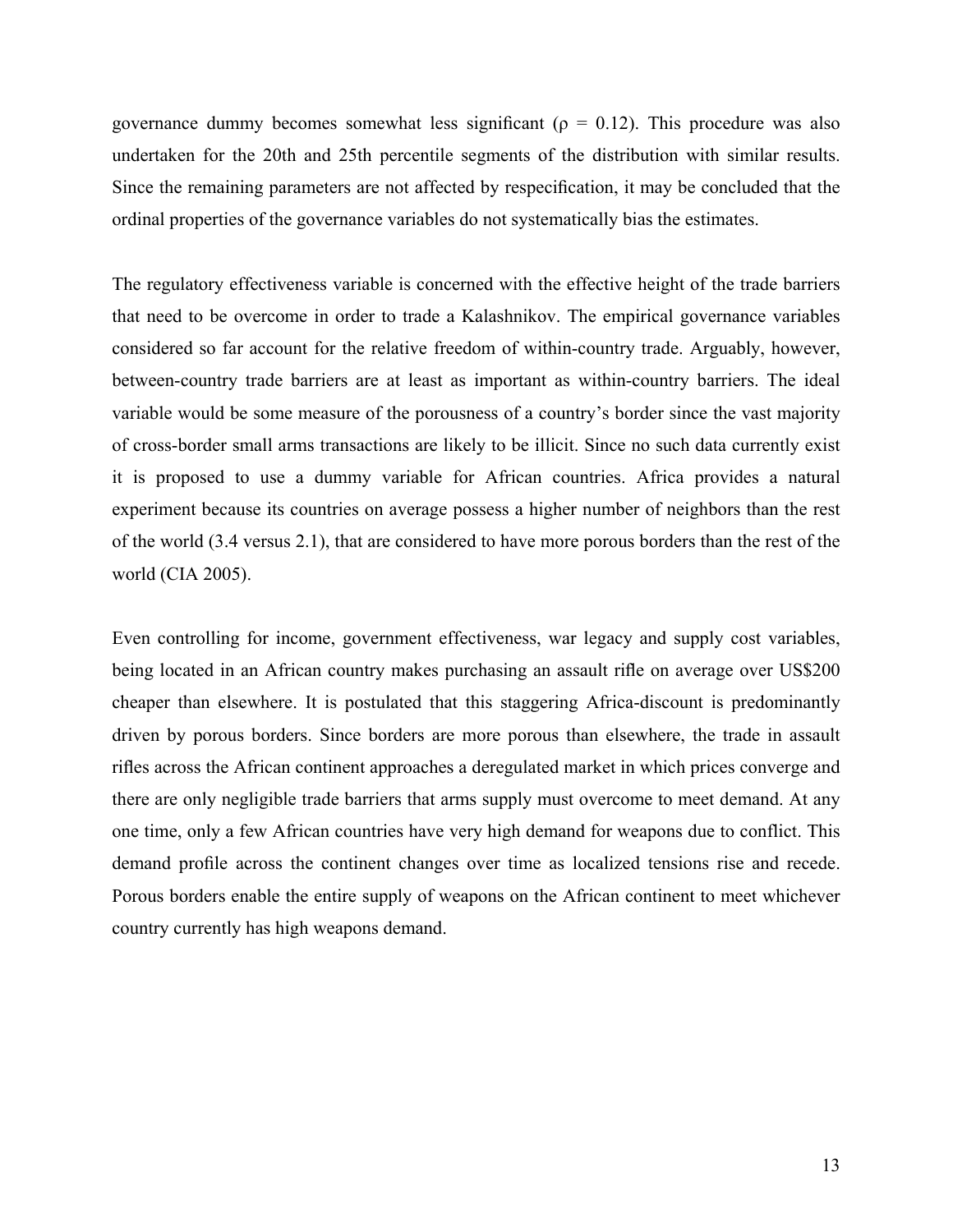#### **Supply Costs**

The supply costs variable (S) in the small arms market model is designed to capture the intrinsic non-regulatory costs involved with supplying arms. A range of empirical variables are used to represent the key factors that affect the underlying cost of supplying assault rifles. The supply cost variable that proves most robust is neighbors' average military expenditure. This variable measures the average of neighboring countries' annual government military expenditure as a share of GDP. It is theorized that the strong negative correlation between neighbors' military expenditure and weapon price is driven by spillovers and leakages. Spillovers arise where some fraction of a country's military spending is allocated to supplying arms directly to antigovernment forces in rival neighboring countries. The exact reasons for governments supplying foreign rebel forces with arms are not considered here, but one may conjecture that such supply involves some strategic decision designed to destabilize or divert the attention of a threatening neighbor's regime. The leakage effect arises not from a conscious effort by neighbors, but from misappropriation of official weapons stocks by arms dealers and rebels. Such acquisition is typically facilitated by unauthorized sales by defense force personnel (i.e. corruption) or the forcible seizure of weapons stocks during combat or raids on arsenals, which are then sold across borders.

Surprisingly, own-country military expenditure was not a satisfactory explanator of weapon price. Indeed, it had the opposite sign to neighbors' military expenditure (column 9). An explanation for this result is that most illicit purchases of weapons will not be from officials to non-government agents of the same nationality. In general, defense forces would not wish to destabilize their own regime by facilitating arms trade with domestic rebels. Even at lower levels within the military, the private incentives of soldiers making some extra money from unauthorized sales to domestic rebels is likely to be outweighed by the expected cost of being caught and dealt corporal or capital punishment. Moreover, there is a deterrent effect of own military expenditure on the feasibility of weapons trade. Where a country has a strong military presence (as proxied by a high level of military expenditure), it would be imprudent for nongovernment entities to openly trade or parade about with large quantities of conflict-grade weapons.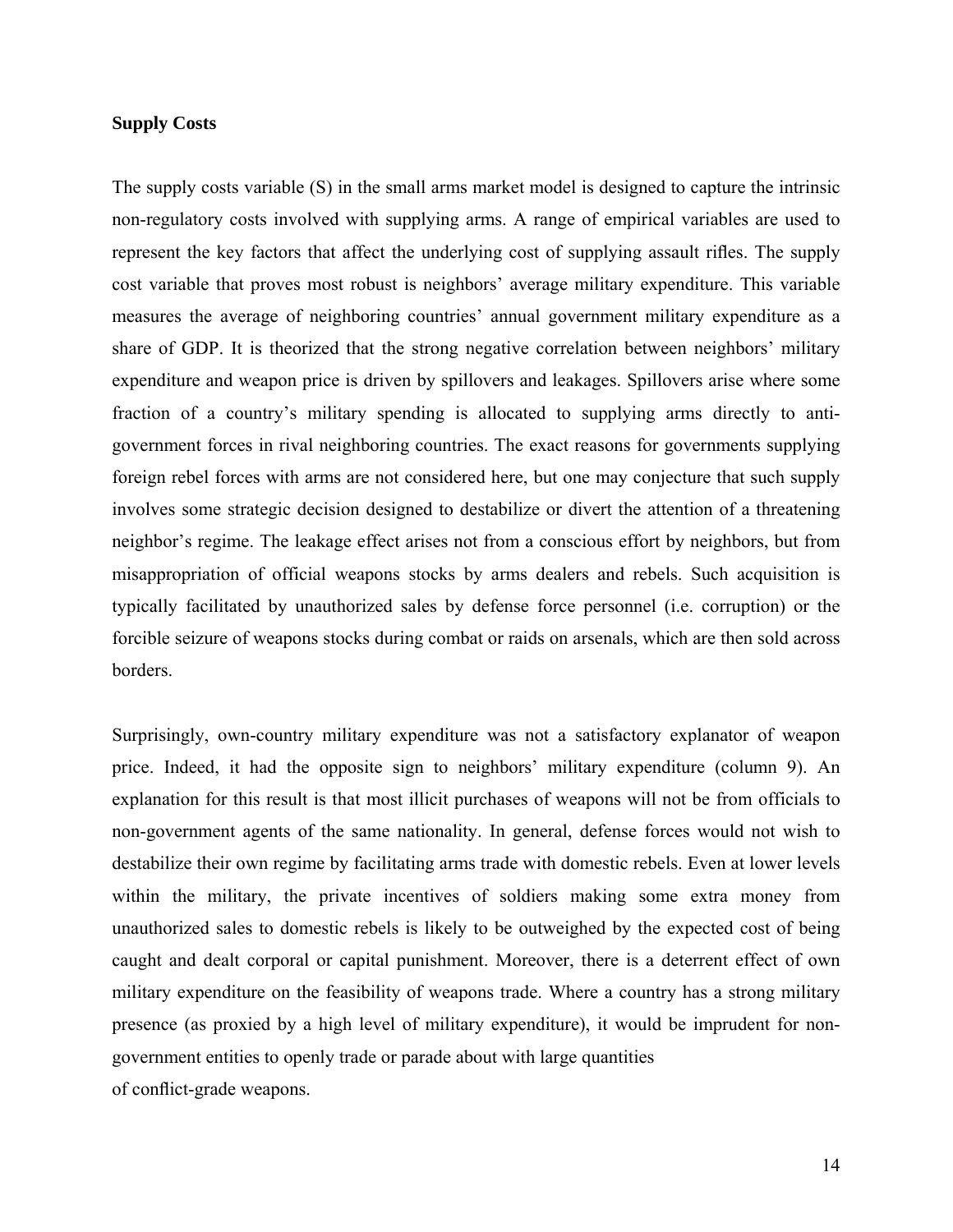The supply cost variable that seeks to proxy the stock of weapons in circulation is a variable called civil war legacy. The legacy variable is generated using the cumulative civil war battledeaths since 1960. Since the majority of battle deaths are caused by weapons, the number of battle deaths may be considered a suitable proxy for the quantity of active weapons in a country. In the same way as the magnitude of a war 30 years ago matters proportionately less than an equivalent-sized battle last year, the weapons used to prosecute the war depreciate over time. A discount rate of 5% is applied to recognize depreciation, consistent with a Kalashnikov's life expectancy of up to 50 years. As an approximation of the number of active weapons, the legacy variable is reasonably robust to various model specifications. Its parameter estimate is negative significant conforming with elementary price theory which predicts that, all else equal, the more plentiful is a commodity, the cheaper it will be. To the extent that the legacy variable provides a proxy for the stocks of non-government weapons, it also illustrates why weapon supply is considerably more elastic than demand. According to the basic theory of price elasticity of supply where there are higher stocks, supply agents (weapons traders, rebel groups) will be able to respond to changes in demand relatively more quickly and hence supply will be relatively more elastic.

It is commonly believed that the collapse of the Soviet Union released inestimable stocks of weapons onto the world market. This view has been popularized in a recent Hollywood film, Lord of War, where Nicholas Cage plays a Ukrainian arms dealer who profitably liquidates the former Soviet state's military arsenal. According to conventional wisdom, weapons trade during the Cold War was based on political affiliation, but since the collapse of communism it has been driven by profit-seekers. Another way of conceiving this hypothesized transition is in terms of industrial organization: until 1991 there was a duopoly in the weapons market (USA and USSR). Since then the global market has been effectively deregulated with numerous agents operating in a competitive market.

Was the collapse of the Soviet Union a significant supply shock for the illicit weapons market? Regression results suggest not. At the very least, it is not as important as previously believed. When controlling for other factors, the coefficient on the dummy for the post-Soviet collapse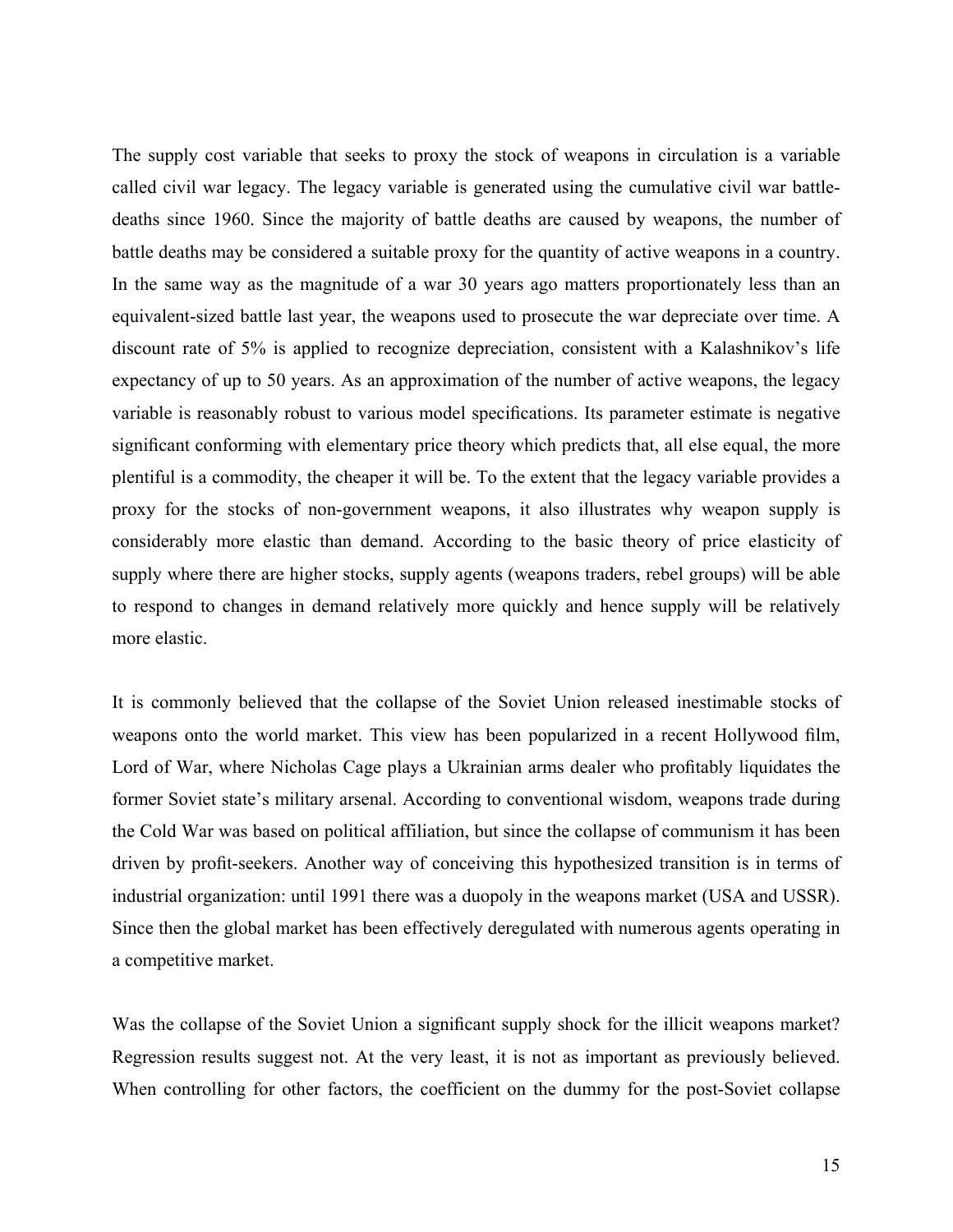period is not significant at conventional levels (column 6). This result suggests that the historical case for a structural break in the global market for small arms has been overstated. An explanation for this finding is to be found in the role of secondary markets. Since weapons are durable goods they can, like shares in a firm, be repeatedly sold from agent to agent. During the Cold War, even though the superpowers thought they were giving or selling weapons to their political allies, these weapons were regularly - and profitably - sold on to secondary (or black) markets which had no regard for the political stripe of the initial source of the weapon. Two caveats to this finding should be acknowledged, however. First, there is only one observation period (1986-1990) before the Soviet collapse. Second, there are only 46 observations for the pre-collapse period, whereas there are more than 80 for each of the three subsequent periods (see Table II).

While the collapse of the Soviet Union did not in itself appear to be a significant supply shock for the small arms market, the role of the Soviet Union and its successor states as sources of weapons does yield significant parameter estimates. Distance from Moscow is adopted as a proxy for the transport costs of getting weapons (in this case Kalashnikovs) from their initial source to the secondary markets on which they are traded. The distance from Moscow variable is positively correlated with weapon prices for all model specifications indicating that transport costs matter in determining the price of weapons.

#### **CONCLUSIONS**

This paper has quantitatively investigated the nature of the small arms market. With the benefit of newly compiled cross-country time-series data on the price of AK-47 assault rifles it has been possible to generate empirical findings on previously hypothesized aspects of the small arms market.

The model developed to characterize the small arms market is theorized to be driven by four factors - income, motivation, regulation, and supply costs. Estimation of the reduced form version of the model finds that regulation and supply costs are significant determinants of weapon price. This result is robust to various proxies for the concepts. The effective height of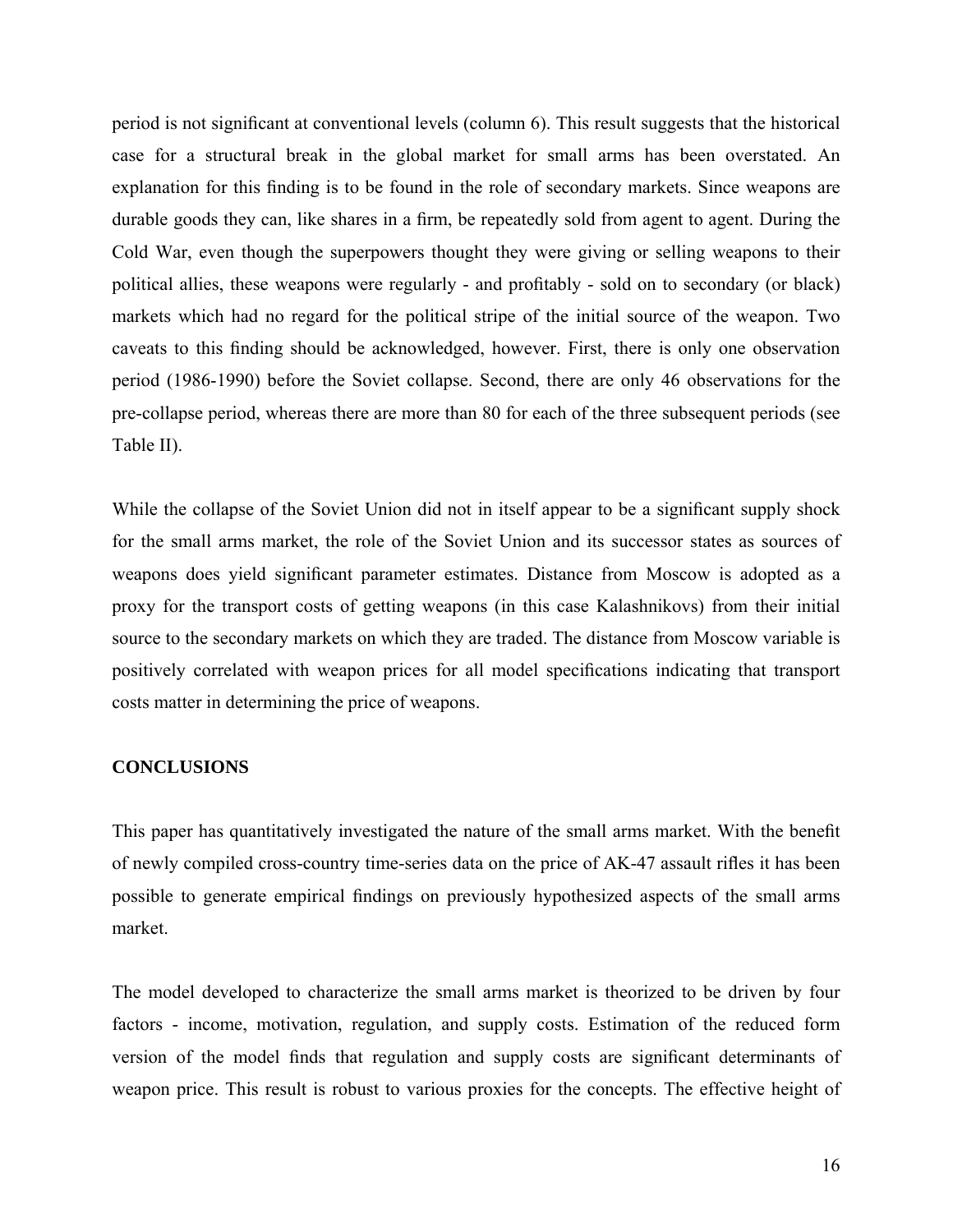trade barriers for weapons, both within and between countries is consistently significant in weapon price determination. Surprisingly, when controlling for other factors, the collapse of the Soviet Union does not have as large an impact on weapon prices as is generally believed. The significance of neighborhood effects, as proxied by neighbors' military expenditure and an Africa dummy (as a residual measure of border porousness) indicates that regional trade is at least as important as global weapons trade.

On the demand side, there is some evidence that, for a given level government effectiveness, increasing income raises the price of weapons as a wealth mark-up for a partially non-tradable good. Proxies for the motivation to acquire weapons: lagged income growth, homicide rate, and share of young men do not perform as well as expected. This may suggest that the historic focus on the supply side is justified. More likely, however, it indicates that better modeling and operationalization of the preferences for purchasing weapons is required. A further qualification to the demand side results is that the price data collected are predominantly for the AK-47. By focusing on the AK-47, the most basic assault rifle, substitution effects are ignored if buyers substitute into other higher-grade weapon types as income rises.

#### **Further Research**

The burgeoning field of small arms research has produced a sizeable quantity of survey work. Compiling this growing wealth of survey information into a format amenable to statistical analysis has the potential to provide insights in addition to those garnered from close investigation of single cases. As the first statistical analysis of small arms, this study has uncovered many new empirical questions to consider and illuminated numerous avenues for future research.

## **Data collection**

This study has begun the task of systematically collecting weapon price data and is intended to be an ongoing project. It is envisioned that the small arms research community will allocate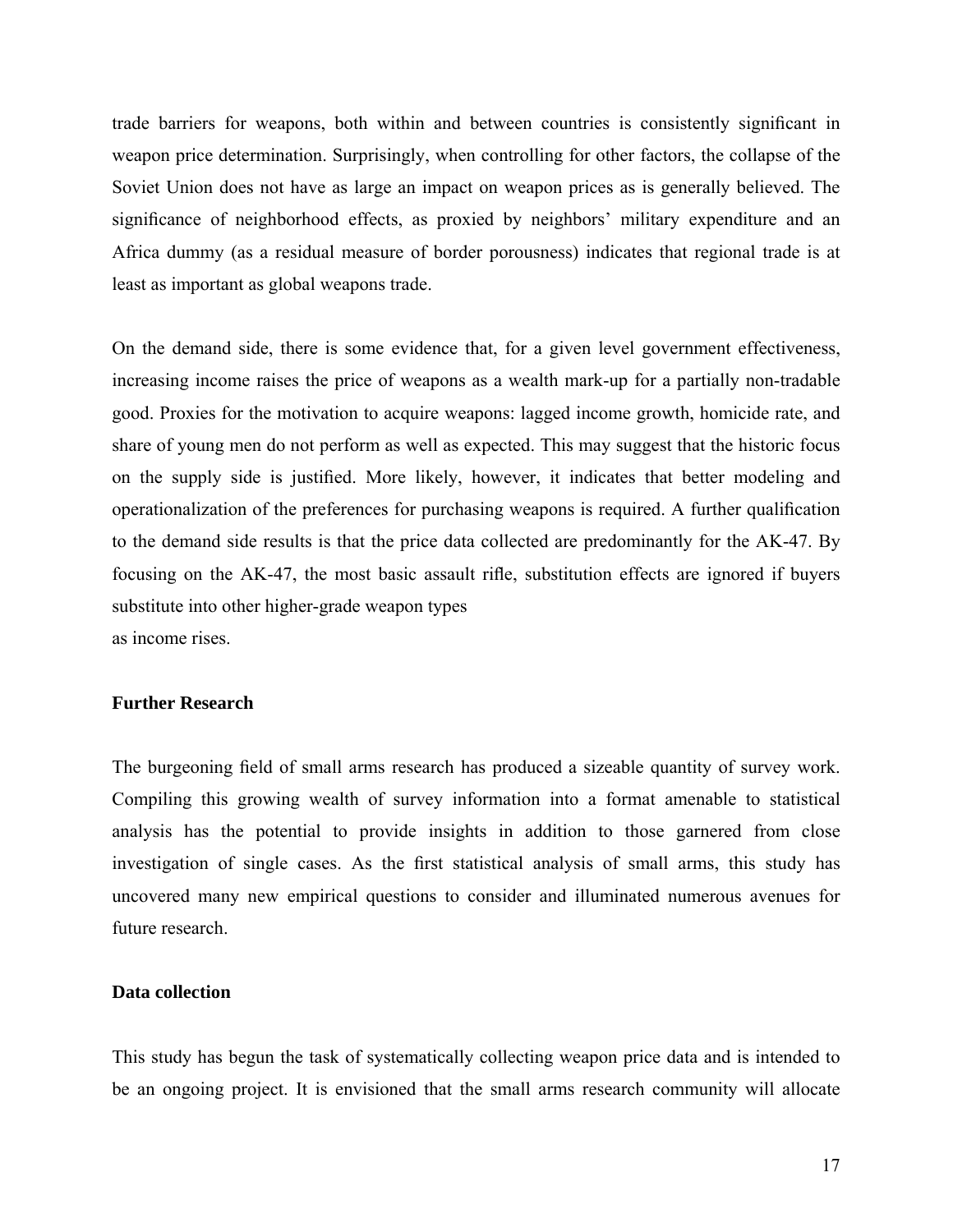responsibility for collecting statistically useful data in the areas of weapon flows, stockpiles, ammunition price, and border porousness. Collecting these data will be necessary in order to make further quantitative approaches to small arms research possible.

## **Empirical Analysis**

Cross-country, time-series data on weapon prices will also facilitate the testing of hypotheses on the relationship between small arms and civil conflict. For example, does the availability of small arms (as proxied by price) affect the probability of civil war onset? Does it lead to longer war? Does it result in higher conflict intensity in terms of battle deaths? Investigation of the role of weapons in civil war would seek to evaluate their differential impact on probability of conflict onset, conflict intensity, conflict duration, and post-conflict legacy. Empirical answers to these and other questions will be of direct relevance in generating constructive policy recommendations in relation to small arms policies and managing post-conflict societies.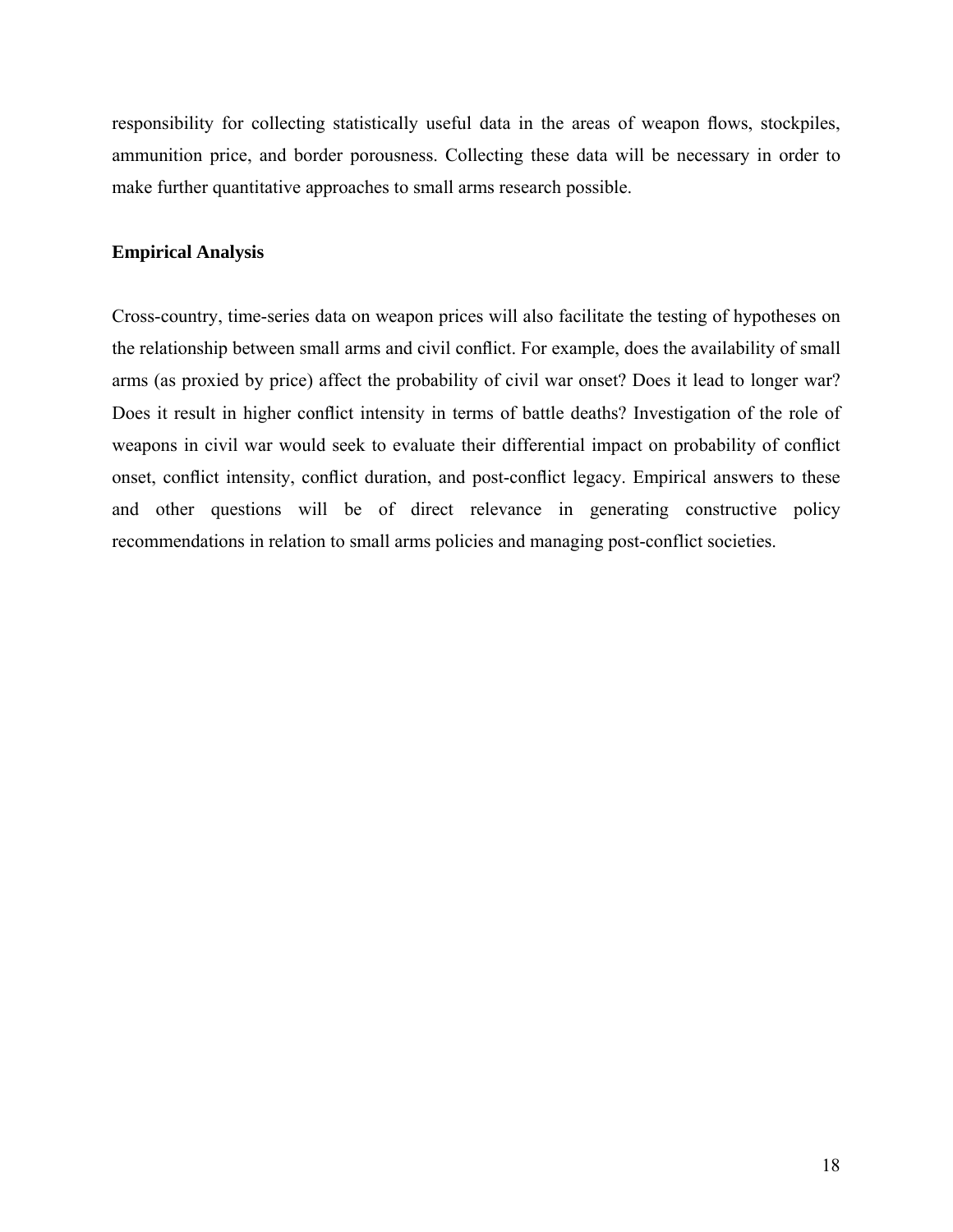## **References**

Boutwell, J and Klare, M. (1999) *Light Weapons and Civil Conflict*, London: Rowman and Littlefield.

Brauer, J (2007) Arms Industries, Arms Trade, and Developing Countries. In *Handbook of Defense Economics*, Vol. 2, edited by K. Hartley and T. Sandler, Elsevier.

Brauer, J and Muggah, R. (2006) Completing the Circle: Building a Theory of Small Arms Demand. *Contemporary Security Policy* **27** (1) 138-154

CIA (2005) *The World Factbook*. Washington: United States Central Intelligence Agency.

Collier, P and Hoeffler, A. (2004) Greed and Grievance in Civil War. *Oxford Economic Papers* **56** (4) 563–595.

Fajnzylber, P., Lederman, D. and Loayza, N (2002) What causes violent crime? *European Economic Review* **46** (2) 1323–1357.

Kaufmann, D., Kraay, A. and Mastruzzi, M (2005) Governance Matters IV: Governance Indicators for 1996-2004. *World Bank Policy Research Working Paper*.

Kopel, D., Gallant, J. and Eisen, J. (2004) "Global Deaths from Firearms: Searching for Plausible Estimates," Texas Review of Law & Politics **8** (1), 113–141.

Lacina, B. and Gleditsch, N. (2005) Monitoring Trends in Global Combat: A New Dataset of Battle Deaths. European Journal of Population. **21** (2) 145-166.

Lumpe, L., ed., (2002) Running Guns: The Global Black Market in Small Arms, London: Zed Books.

Marsh, N. (2007) Conflict Specific Capital: The Role of Weapons Acquisition in Civil War. International Studies Perspectives. 8 (1), forthcoming.

Miguel, E., Satyanath, S. and Sergenti E (2004) Economic Shocks and Civil Conflict: An Instrumental Variables Approach. *Journal of Political Economy* **112** (4) 725–753.

Norwegian Initiative on Small Arms Transfers (NISAT) *Blackmarket Archive on Small Arms*  http://www.nisat.org (Accessed September 2005 - January 2006).

Small Arms Survey (2004) *Small Arms Survey 2004: Rights at Risk.* Oxford University Press.

Small Arms Survey (2005) *Small Arms Survey 2005: Weapons at War.* Oxford University Press.

Varian, H. (1992) Microeconomic Analysis 3rd ed., W.W. Norton

Wooldridge, J.M. (2002) *Econometric Analysis of Cross Section and Panel Data.* MIT Press.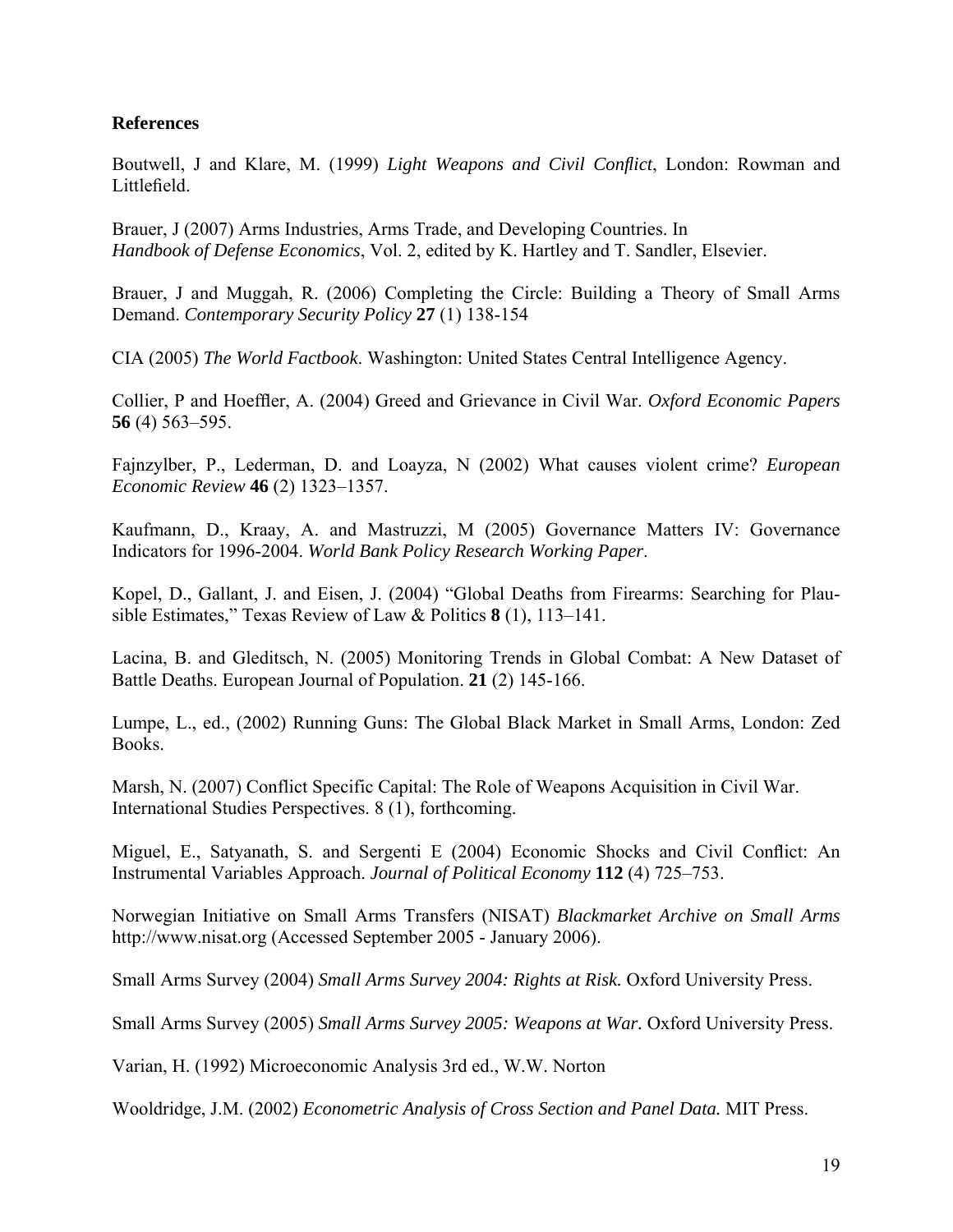## **Appendix A: Data Collection Methodology**

In order to maintain consistency, the exact variable of interest is "the quoted or transacted price in \$US for a non-government entity to take possession of an AK-47 assault rifle." Data were sought for four five-year periods from 1986 to 2005. Each price observation is coded with the following details:

- Price (\$US)
- Country
- Time period (1986-1990, 1991-1995, 1996-2000, 2001-2005)
- The exact assault rifle type observed (e.g. AK-47, AK-74, craft replica)
- The location where the price was quoted: (1) city, (2) province or (3) border
- Whether the weapon was: (1) new, (2) used, or (3) in need of repair

• The source of the price observation (e.g. URL link, reference to published document, name and/or affiliation of field worker)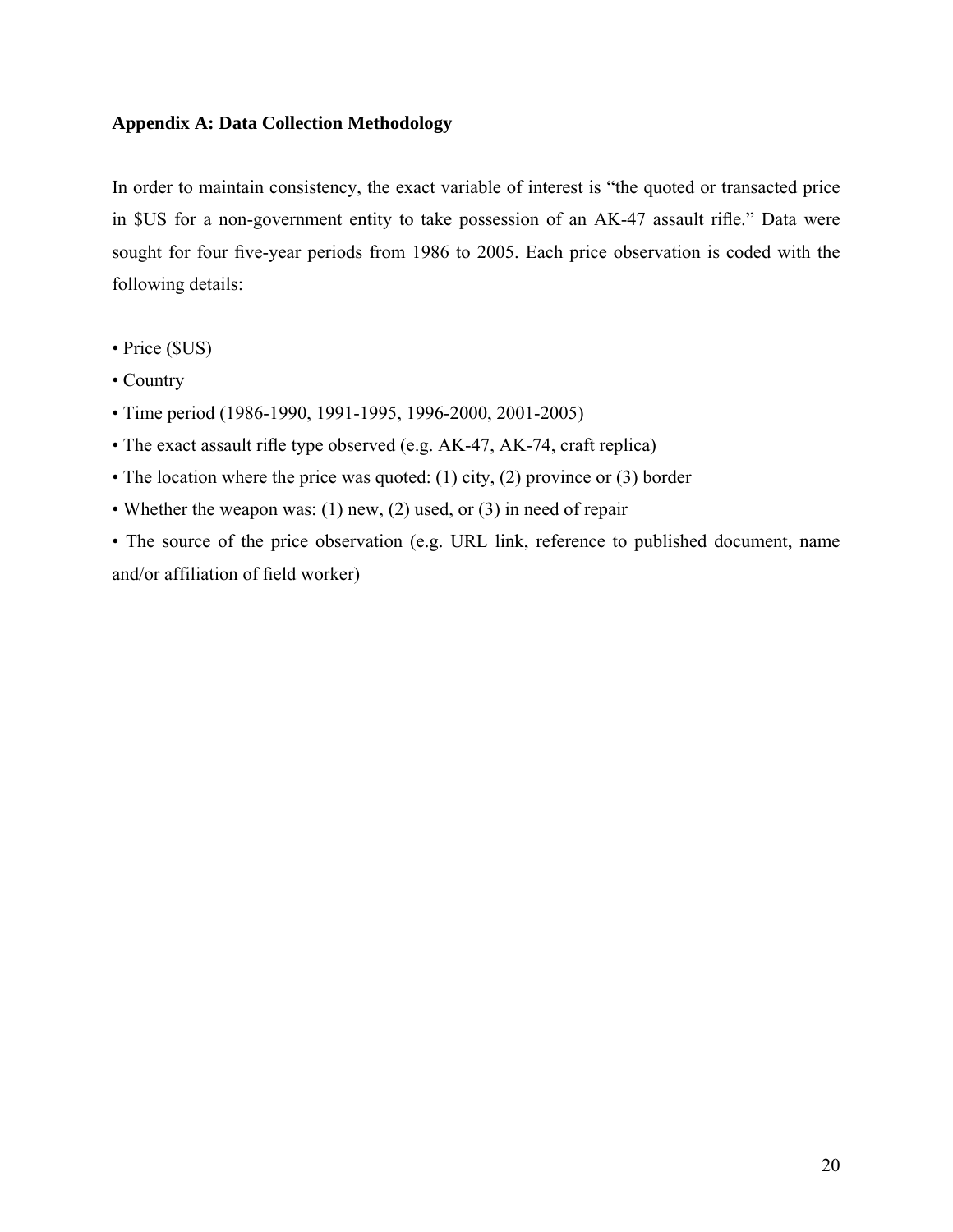# Table I: Descriptive statistics for Kalashnikov prices 1986-2005

| Descriptive statistics: 1986-2005           |                 |            |          |                |                     |  |  |  |
|---------------------------------------------|-----------------|------------|----------|----------------|---------------------|--|--|--|
| <b>Region</b>                               | Min             | <b>Max</b> | A verage | <b>Std Dev</b> | <b>Observations</b> |  |  |  |
| Asia                                        | 40              | 6000       | 631      | 810            | 81                  |  |  |  |
| Africa and Middle East                      | 12 <sub>l</sub> | 3000       | 267      | 417            | 106                 |  |  |  |
| <b>Eastern Europe and fmr Soviet States</b> | 50              | 3000       | 574      | 808            | 75                  |  |  |  |
| Americas                                    | 25              | 2400       | 442      | 437            | 59                  |  |  |  |
| <b>Western Europe</b>                       | 225             | 1500       | 990      | 443            | 12 <sup>1</sup>     |  |  |  |
| Total Observations                          |                 |            |          |                | 335                 |  |  |  |
| Total unique countries                      |                 |            |          |                | 117                 |  |  |  |

Table II: Global average Kalashnikov price

| <b>Average Price - All Countries</b>               |     |     |     |     |  |  |  |  |
|----------------------------------------------------|-----|-----|-----|-----|--|--|--|--|
| 2005<br>1995<br>1990<br>2000<br><b>Year Ending</b> |     |     |     |     |  |  |  |  |
| All countries                                      | 448 | 425 | 559 | 534 |  |  |  |  |
| Observations per period                            | 46  | 82  | 106 | 101 |  |  |  |  |

Table III: Variables for Estimating Weapon Price Determinants

| Model Variable     | <b>Observed Variables</b>       |
|--------------------|---------------------------------|
| Weapon price $(P)$ | AK-47 assault rifle price       |
| Income $(I)$       | Per capita GDP (PPP \$US)       |
| Motivation (M)     | Lagged per capita GDP growth    |
|                    | Civil war onset                 |
|                    | Young men share                 |
|                    | Underlying homicide rate        |
| Regulation (R)     | Government effectiveness        |
|                    | Democratic accountability       |
|                    | Law and order                   |
|                    | African continent               |
| Supply $cost(S)$   | Neighbors' military expenditure |
|                    | Own military expenditure        |
|                    | Civil war legacy                |
|                    | Post-Soviet collapse            |
|                    | <b>Distance from Moscow</b>     |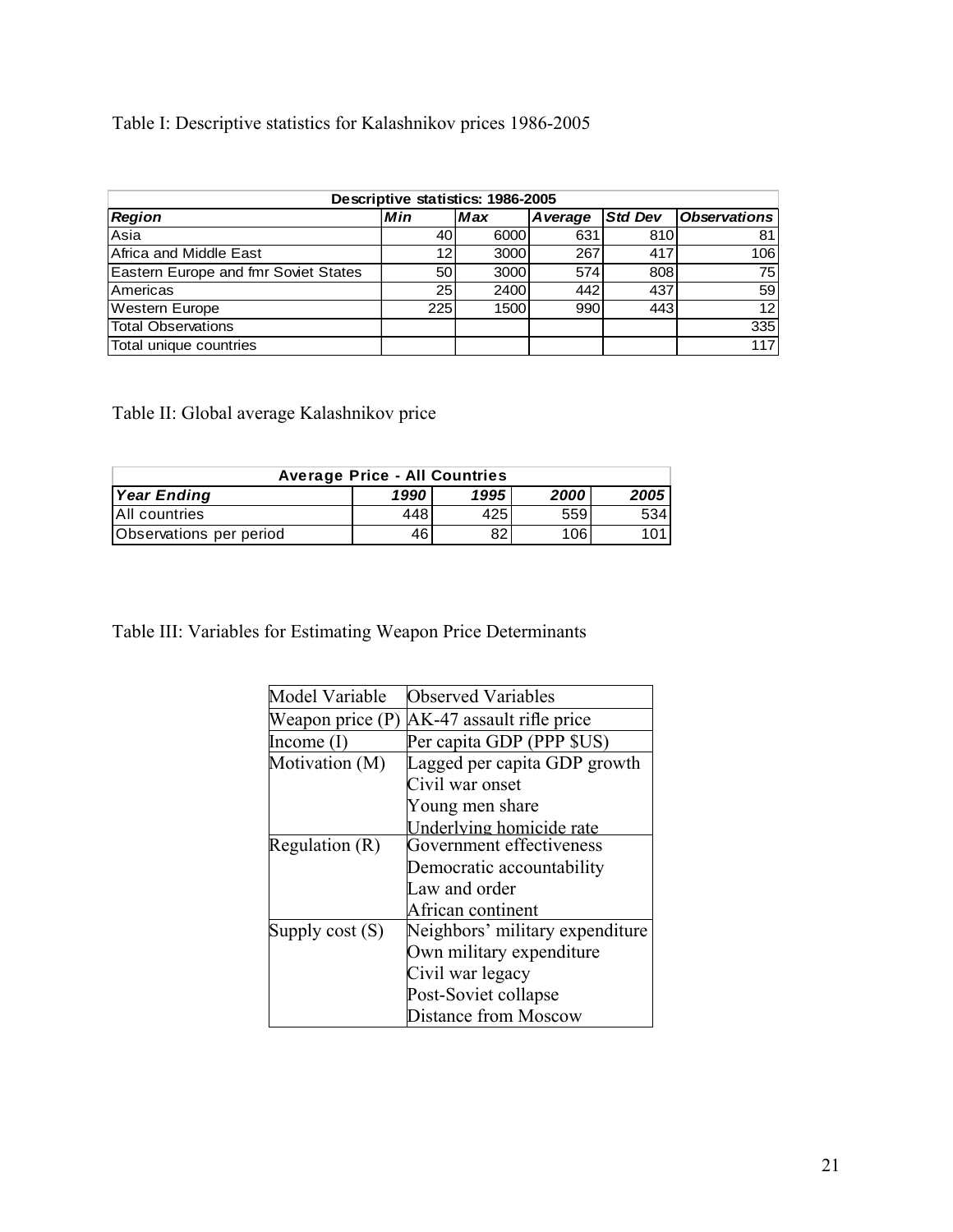|  |  | Table IVa: Results of Weapon Price Regression |  |  |
|--|--|-----------------------------------------------|--|--|
|  |  |                                               |  |  |

|                                  |                 | $\overline{2}$                   | 3              | 4                                                                            | 5             | 6                          | 7              | 8                      |
|----------------------------------|-----------------|----------------------------------|----------------|------------------------------------------------------------------------------|---------------|----------------------------|----------------|------------------------|
| GDP per capita PPP 2000\$        | 0.003           | 0.004                            | 0.004          | 0.01                                                                         |               | 0.01                       | 0.01           | 0.01                   |
|                                  | [0.01]          | [0.01]                           | [0.01]         | [0.01]                                                                       |               | [0.01]                     | $[0.01]$ *     | $[0.01]$ *             |
| Neighbours' Military Expenditure | $-36.55$        | $-29.71$                         | $-30.24$       | $-31.87$                                                                     | $-29.55$      | $-28.32$                   | $-27.28$       | $-31.75$               |
|                                  | $[12.35]^{***}$ |                                  |                | $[12.54]^{**}$ $[10.81]^{***}$ $[10.93]^{***}$                               |               | $[9.01]$ *** $[10.89]$ *** | $[12.98]^{**}$ | $[13.55]^{**}$         |
| <b>Government Effectiveness</b>  | 215.83          | 176.17                           | 173.12         |                                                                              | 135.59        | 173.4                      |                |                        |
|                                  |                 | [59.62]*** [61.89]*** [60.67]*** |                |                                                                              |               | $[56.08]^{**}$ [60.66]***  |                |                        |
| GDP per capita Growth, t-1       | 0.25            | 0.74                             |                |                                                                              |               |                            |                |                        |
|                                  | [2.86]          | [2.97]                           |                |                                                                              |               |                            |                |                        |
| Civil War Legacy                 |                 | $-0.03$                          | $-0.02$        | $-0.03$                                                                      | $-0.03$       | $-0.03$                    | $-0.05$        | $-0.05$                |
|                                  |                 | $[0.02]$ *                       | $[0.01]^{*}$   | $[0.01]^{**}$                                                                | $[0.01]^{**}$ | $[0.01]^{**}$              | $[0.02]^{*}$   | $[0.02]$ *             |
| Africa Dummy                     |                 | $-292.5$                         | $-293.87$      | $-394.04$                                                                    | $-356.95$     | $-302.34$                  | $-332.79$      | $-364.85$              |
|                                  |                 |                                  |                | [122.54]** [120.93]** 120.78]*** 113.85]*** [121.06]** [136.46]** 139.41]*** |               |                            |                |                        |
| Ln Distance from Moscow          |                 | 124.05                           | 125.45         | 129.76                                                                       | 112.53        | 125.16                     | 134.17         | 130.08                 |
|                                  |                 | $[62.66]^{**}$                   | $[61.54]^{**}$ | [64.20]**                                                                    | [53.57]**     | $[61.52]^{**}$             | $[68.80]$ *    | $[71.45]$ <sup>*</sup> |
| Law and Order                    |                 |                                  |                |                                                                              |               |                            |                | 2.98                   |
|                                  |                 |                                  |                |                                                                              |               |                            |                | [25.88]                |
| Democratic Accountability        |                 |                                  |                |                                                                              |               |                            | 33.9           |                        |
|                                  |                 |                                  |                |                                                                              |               |                            | $[19.32]$ *    |                        |
| Post-Soviet collapse period      |                 |                                  |                |                                                                              |               | $-41.42$                   |                |                        |
|                                  |                 |                                  |                |                                                                              |               | [30.15]                    |                |                        |
| <b>Observations</b>              | 222             | 212                              | 228            | 228                                                                          | 265           | 228                        | 187            | 187                    |
| Number of countries<br>$R^2$     | 85              | 81                               | 81             | 81                                                                           | 94            | 81                         | 69             | 69                     |
|                                  | 0.08            | 0.18                             | 0.17           | 0.18                                                                         | 0.10          | 0.17                       | 0.18           | 0.11                   |

## Table IVb: Results of Weapon Price Regression

|                                                                  | 9                                 | 10          | 11            | 12              | 13                                                                                                             | 14                                | 15                 | 16                     |
|------------------------------------------------------------------|-----------------------------------|-------------|---------------|-----------------|----------------------------------------------------------------------------------------------------------------|-----------------------------------|--------------------|------------------------|
| GDP per capita PPP 2000\$                                        | 0.01                              | 0.01        | 0.01          | 0.01            | 0.01                                                                                                           | 0.01                              | 0.01               | 0.01                   |
|                                                                  | [0.01]                            | [0.01]      | [0.01]        | $[0.01]^{*}$    | [0.01]                                                                                                         | [0.01]                            | [0.01]             | [0.01]                 |
| Neighbours' Military Expenditure                                 | $-33.16$                          | $-30.1$     | $-34.78$      | $-35.25$        | $-35.46$                                                                                                       | $-32.04$                          | $-32.16$           | $-32.16$               |
|                                                                  | $[12.56]$ ***                     |             |               |                 | $[12.45]^{**}$ $[11.37]^{***}$ $[10.96]^{***}$ $[10.97]^{***}$ $[10.90]^{***}$ $[10.91]^{***}$ $[10.91]^{***}$ |                                   |                    |                        |
| Government Effectiveness                                         | 175.05                            |             |               |                 |                                                                                                                |                                   |                    |                        |
|                                                                  | $[66.64]$ ***                     |             |               |                 |                                                                                                                |                                   |                    |                        |
| Civil War Legacy                                                 | $-0.03$                           | $-0.03$     | $-0.03$       | $-0.03$         | $-0.03$                                                                                                        | $-0.03$                           | $-0.03$            | $-0.03$                |
|                                                                  | $[0.02]$ *                        | [0.02]      | $[0.01]^{**}$ | $[0.01]^{**}$   | $[0.01]^{**}$                                                                                                  | $[0.01]^{**}$                     | $[0.01]^{**}$      | $[0.01]^{**}$          |
| Africa Dummy                                                     | $-325.54$                         | $-378.19$   | $-390.35$     |                 |                                                                                                                | $-331.24$                         | $-337.8$           | $-337.8$               |
|                                                                  | [126.03]*** 126.94]*** 125.89]*** |             |               |                 |                                                                                                                | [126.47]*** 126.95]*** 126.95]*** |                    |                        |
| Ln Distance from Moscow                                          | 132.02                            | 125.18      | 90.47         | 70.81           | 72.3                                                                                                           | 120.79                            | 123.66             | 123.66                 |
|                                                                  | $[62.89]^{**}$                    | $[67.57]$ * | [72.46]       | [64.19]         | [64.50]                                                                                                        | $[64.06]$ *                       | $[64.27]$ *        | $[64.27]$ <sup>*</sup> |
| Gov Effectiveness 33 <sup>rd</sup> -66 <sup>th</sup> percentile  |                                   |             |               |                 | 224.1                                                                                                          |                                   | $-105.61$          | 125.22                 |
|                                                                  |                                   |             |               |                 | $[120.90]^{*}$                                                                                                 |                                   | [130.42]           | [120.88]               |
| Gov Effectiveness 66 <sup>th</sup> -100 <sup>th</sup> percentile |                                   |             |               |                 | 307.48                                                                                                         |                                   |                    | 230.83                 |
|                                                                  |                                   |             |               |                 | $[134.81]^{**}$                                                                                                |                                   |                    | $[131.67]$ *           |
| Gov Effectiveness 33rd percentile                                |                                   |             |               | $-257.91$       |                                                                                                                | $-169.57$                         | $-230.83$          |                        |
|                                                                  |                                   |             |               | $[107.03]^{**}$ |                                                                                                                |                                   | [107.58] [131.67]* |                        |
| Young Men                                                        |                                   |             | 26.66         |                 |                                                                                                                |                                   |                    |                        |
|                                                                  |                                   |             | [32.06]       |                 |                                                                                                                |                                   |                    |                        |
| War Start                                                        |                                   | 1.5         |               |                 |                                                                                                                |                                   |                    |                        |
|                                                                  |                                   | [70.47]     |               |                 |                                                                                                                |                                   |                    |                        |
| <b>Military Expenditure</b>                                      | 14.55                             |             |               |                 |                                                                                                                |                                   |                    |                        |
|                                                                  | [9.40]                            |             |               |                 |                                                                                                                |                                   |                    |                        |
| Observations                                                     | 201                               | 196         | 215           | 228             | 228                                                                                                            | 228                               | 228                | 228                    |
| Number of countries                                              | 77                                | 78          | 76            | 81              | 81                                                                                                             | 81                                | 81                 | 81                     |
| $R^2$                                                            | 0.13                              | 0.17        | 0.18          | 0.07            | 0.08                                                                                                           | 0.08                              | 0.13               | 0.14                   |

Standard errors in brackets

All regressions contain a constant

\* = significant at  $10\%$ , \*\* = significant at  $5\%$ , \*\*\* = significant at  $1\%$